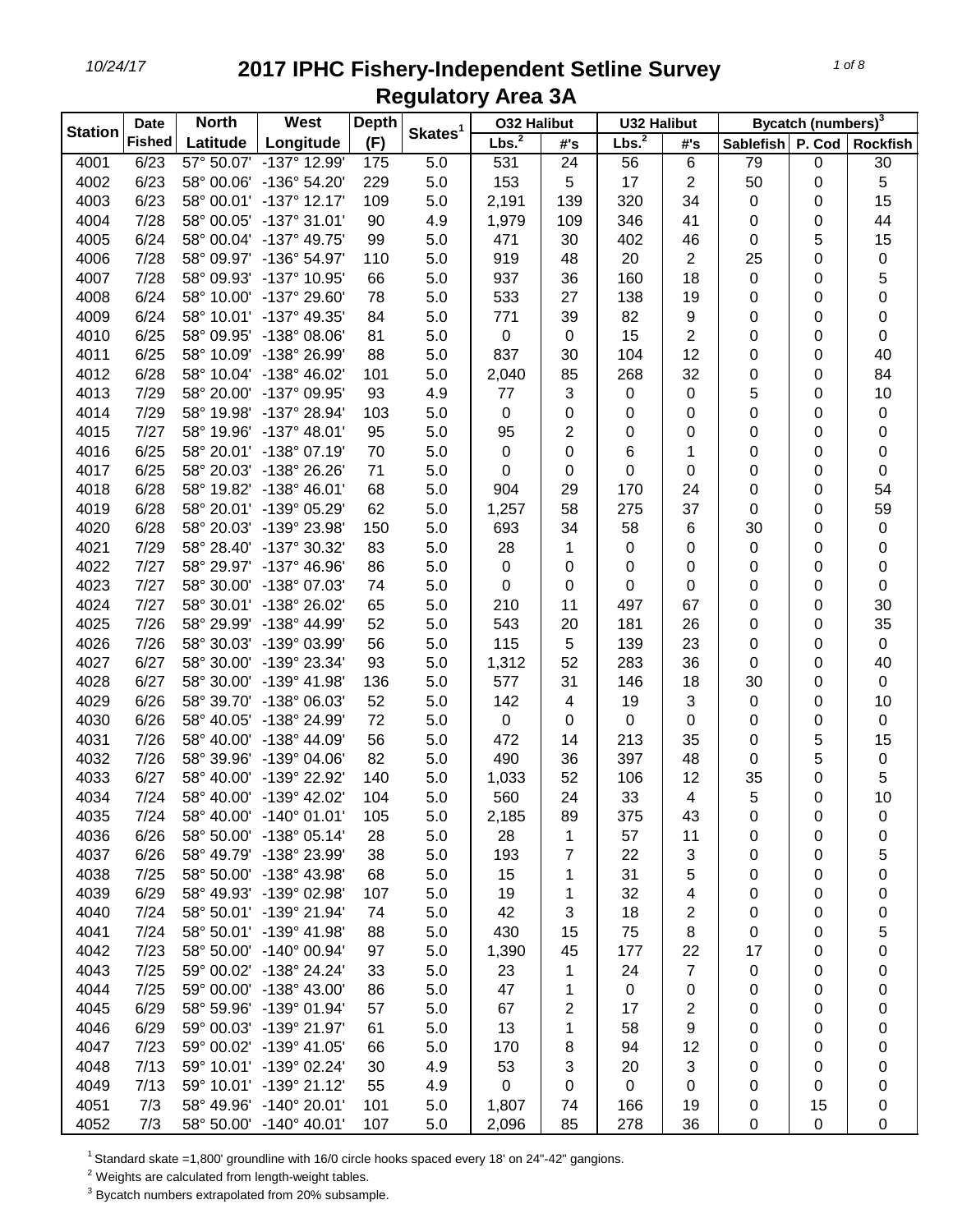| <b>Station</b> | <b>Date</b>   | <b>North</b> | West                    | <b>Depth</b> |                     | <b>032 Halibut</b> |                | <b>U32 Halibut</b> |                |           | Bycatch (numbers) <sup>3</sup> |                  |
|----------------|---------------|--------------|-------------------------|--------------|---------------------|--------------------|----------------|--------------------|----------------|-----------|--------------------------------|------------------|
|                | <b>Fished</b> | Latitude     | Longitude               | (F)          | Skates <sup>1</sup> | Lbs. <sup>2</sup>  | #'s            | Lbs. <sup>2</sup>  | #'s            | Sablefish | P. Cod                         | <b>Rockfish</b>  |
| 4053           | 7/23          |              | 59° 00.01' -140° 00.93' | 74           | 5.0                 | 1,067              | 33             | 195                | 27             | 0         | 0                              | 15               |
| 4054           | 7/3           |              | 59° 00.14' -140° 20.01' | 84           | 4.9                 | 920                | 34             | 157                | 20             | 0         | 5                              | 0                |
| 4055           | 7/3           |              | 59° 00.14' -140° 39.00' | 98           | 5.0                 | 1,903              | 77             | 328                | 39             | 0         | 5                              | 5                |
| 4056           | 7/4           |              | 59° 00.06' -140° 59.09' | 106          | 5.0                 | 903                | 49             | 214                | 28             | 0         | 0                              | 0                |
| 4057           | 7/13          |              | 59° 10.00' -139° 40.99' | 73           | 4.9                 | 150                | 6              | 108                | 13             | 0         | 0                              | 0                |
| 4058           | 7/9           |              | 59° 10.00' -139° 59.93' | 64           | 4.9                 | 500                | 21             | 501                | 71             | 0         | 0                              | 0                |
| 4059           | 7/9           | 59° 10.06'   | $-140^{\circ} 20.01'$   | 71           | 4.9                 | 1,661              | 54             | 320                | 48             | 0         | 0                              | 0                |
| 4060           | 7/5           |              | 59° 09.99' -140° 39.01' | 82           | 4.9                 | 681                | 28             | 189                | 24             | 0         | 0                              | 0                |
| 4061           | 7/4           |              | 59° 10.05' -140° 59.00' | 99           | 5.0                 | 2,358              | 90             | 273                | 32             | 10        | 0                              | 5                |
| 4062           | 7/4           |              | 59° 10.01' -141° 18.09' | 188          | 5.0                 | 1,039              | 49             | 62                 | $\overline{7}$ | 45        | 0                              | 0                |
| 4063           | 7/6           |              | 59° 09.98' -141° 38.00' | 120          | 5.0                 | 3,256              | 206            | 309                | 34             | 15        | 0                              | 5                |
| 4064           | 7/13          |              | 59° 20.52' -139° 40.00' | 83           | 5.0                 | 32                 | 1              | 0                  | 0              | 0         | 0                              | 0                |
| 4065           | 7/12          |              | 59° 19.91' -140° 00.01' | 88           | 5.0                 | 0                  | 0              | 0                  | 0              | 0         | 0                              | 0                |
| 4066           | 7/9           |              | 59° 19.82' -140° 20.00' | 70           | 5.0                 | 623                | 23             | 196                | 27             | 0         | 0                              | 0                |
| 4067           | 7/5           |              | 59° 20.02' -140° 39.00' | 78           | 5.0                 | 960                | 35             | 228                | 30             | 0         | 5                              | 0                |
| 4068           | 7/5           |              | 59° 20.00' -140° 58.95' | 88           | 5.0                 | 945                | 47             | 275                | 36             | 5         | 0                              | 0                |
| 4069           | 7/5           |              | 59° 20.00' -141° 17.92' | 183          | 5.0                 | 507                | 26             | 52                 | $\,6\,$        | 45        | 0                              | 0                |
| 4070           | 7/6           |              | 59° 20.04' -141° 38.01' | 104          | 5.0                 | 877                | 39             | 101                | 12             | 0         | 0                              | 0                |
| 4071           | 7/6           |              | 59° 20.00' -141° 58.14' | 119          | 5.0                 | 1,717              | 97             | 360                | 41             | 5         | 0                              | 0                |
| 4072           | 7/12          |              | 59° 29.91' -140° 00.02' | 62           | 5.0                 | 0                  | 0              | $\pmb{0}$          | 0              | 0         | 0                              | 0                |
| 4073           | 7/8           |              | 59° 30.01' -140° 19.01' | 125          | 4.9                 | 74                 | 2              | 9                  | 1              | 0         | 0                              | 0                |
| 4074           | 7/8           | 59° 29.96'   | $-140^{\circ}$ 39.01'   | 153          | 5.0                 | 231                | 12             | 29                 | 3              | 20        | 0                              | 5                |
| 4075           | 7/8           |              | 59° 29.99' -140° 59.01' | 162          | 5.0                 | 720                | 32             | 51                 | 5              | 20        | 0                              | 10               |
| 4076           | 7/14          |              | 59° 30.03' -141° 18.99' | 91           | 4.9                 | 74                 | 2              | 14                 | $\overline{2}$ | 0         | 0                              | 0                |
| 4077           | 7/7           |              | 59° 30.00' -141° 38.02' | 89           | 5.0                 | 76                 | 2              | $\pmb{0}$          | $\pmb{0}$      | 0         | 0                              | 0                |
| 4078           | 7/7           |              | 59° 30.03' -141° 57.87' | 97           | 4.9                 | 421                | 14             | 24                 | 3              | 0         | 0                              | 0                |
| 4079           | 7/12          |              | 59° 39.93' -139° 59.01' | 80           | 4.9                 | 479                | 13             | 53                 | 6              | 0         | 39                             | 0                |
| 4080           | 7/14          |              | 59° 40.01' -140° 59.01' | 30           | 5.0                 | 29                 | $\overline{c}$ | 18                 | 2              | 0         | 0                              | 0                |
| 4081           | 7/14          |              | 59° 40.01' -141° 19.09' | 37           | 5.0                 | 34                 | $\overline{c}$ | $\mathbf 0$        | 0              | 0         | 0                              | 0                |
| 4082           | 7/7           |              | 59° 40.00' -141° 37.99' | 51           | 5.0                 | 31                 | 1              | $\overline{7}$     | 1              | 0         | 0                              | 0                |
| 4083           | 7/7           |              | 59° 40.09' -141° 57.93' | 80           | 5.0                 | 24                 | 1              | 0                  | 0              | 0         | 0                              | 0                |
| 4084           | 7/18          |              | 59° 40.01' -142° 18.00' | 120          | 5.0                 | 823                | 43             | 62                 | 7              | 0         | 0                              | 0                |
| 4085           | 7/18          |              | 59° 39.99' -142° 38.02' | 214          | 5.0                 | 376                | 18             | 43                 | 5              | 84        | 0                              | 15               |
| 4086           | 7/15          |              | 59° 40.00' -142° 58.11' | 111          | 5.0                 | 2,208              | 102            | 151                | 17             | 25        | 0                              | $\boldsymbol{0}$ |
| 4087           | 7/15          |              | 59° 40.00' -143° 17.00' | 149          | 5.0                 | 1,231              | 45             | 32                 | 4              | 35        | 0                              | 5                |
| 4088           | 7/16          |              | 59° 40.00' -143° 36.97' | 81           | 5.0                 | 1,332              | 51             | 53                 | 7              | 0         | 0                              | 0                |
| 4089           | 7/16          |              | 59° 40.00' -143° 57.11' | 70           | 5.0                 | 1,195              | 37             | $\mathbf 0$        | 0              | 0         | 0                              | 5                |
| 4090           | 7/17          |              | 59° 39.91' -144° 17.01' | 90           | 5.0                 | 258                | 12             | 24                 | 3              | 0         | 0                              | 0                |
| 4091           | 7/17          |              | 59° 39.99' -144° 36.92' | 80           | 5.0                 | 95                 | 5              | 26                 | 3              | 0         | 0                              | 0                |
| 4092           | $7/22$        |              | 59° 50.01' -141° 59.10' | 38           | 5.0                 | 369                | 9              | 24                 | 3              | 0         | 0                              | 0                |
| 4093           | 7/18          |              | 59° 50.00' -142° 18.01' | 48           | 5.0                 | 1,260              | 41             | 26                 | 3              | 0         | 0                              | 0                |
| 4094           | 7/18          |              | 59° 50.00' -142° 38.05' | 91           | 5.0                 | 329                | 11             | 27                 | 3              | 0         | 0                              | 0                |
| 4095           | 7/15          |              | 59° 50.01' -142° 57.95' | 95           | 5.0                 | 1,653              | 60             | 27                 | 3              | 0         | 0                              | 0                |
| 4096           | 7/15          |              | 59° 49.96' -143° 18.01' | 122          | 4.9                 | 543                | 22             | 74                 | 8              | 10        | 0                              | 0                |
| 4097           | 7/16          |              | 59° 49.99' -143° 38.02' | 154          | 5.0                 | 308                | 15             | 16                 | 2              | 45        | 0                              | 15               |
| 4098           | 7/16          |              | 59° 50.03' -143° 57.74' | 52           | 5.0                 | 372                | 17             | 114                | 13             | 0         | 0                              | 0                |
| 4099           | 7/17          |              | 59° 50.00' -144° 18.13' | 35           | 5.0                 | 1,038              | 41             | 339                | 50             | 0         | 10                             | 0                |
| 4100           | 7/22          |              | 60° 00.00' -142° 39.02' | 43           | 5.0                 | 851                | 25             | 40                 | $\overline{7}$ | 0         | 0                              | 0                |
| 4101           | 7/22          |              | 59° 59.99' -142° 58.97' | 62           | 5.0                 | 466                | 14             | 6                  | 1              | 0         | 0                              | 0                |
| 4102           | 7/12          |              | 59° 20.00' -146° 15.99' | 156          | 5.0                 | 1,009              | 59             | 97                 | 10             | 40        | 0                              | 25               |
| 4103           | 7/12          |              | 59° 20.01' -146° 34.87' | 80           | 5.0                 | 660                | 40             | 328                | 38             | 5         | $\pmb{0}$                      | 5                |

<sup>1</sup> Standard skate =1,800' groundline with 16/0 circle hooks spaced every 18' on 24"-42" gangions.

Weights are calculated from length-weight tables.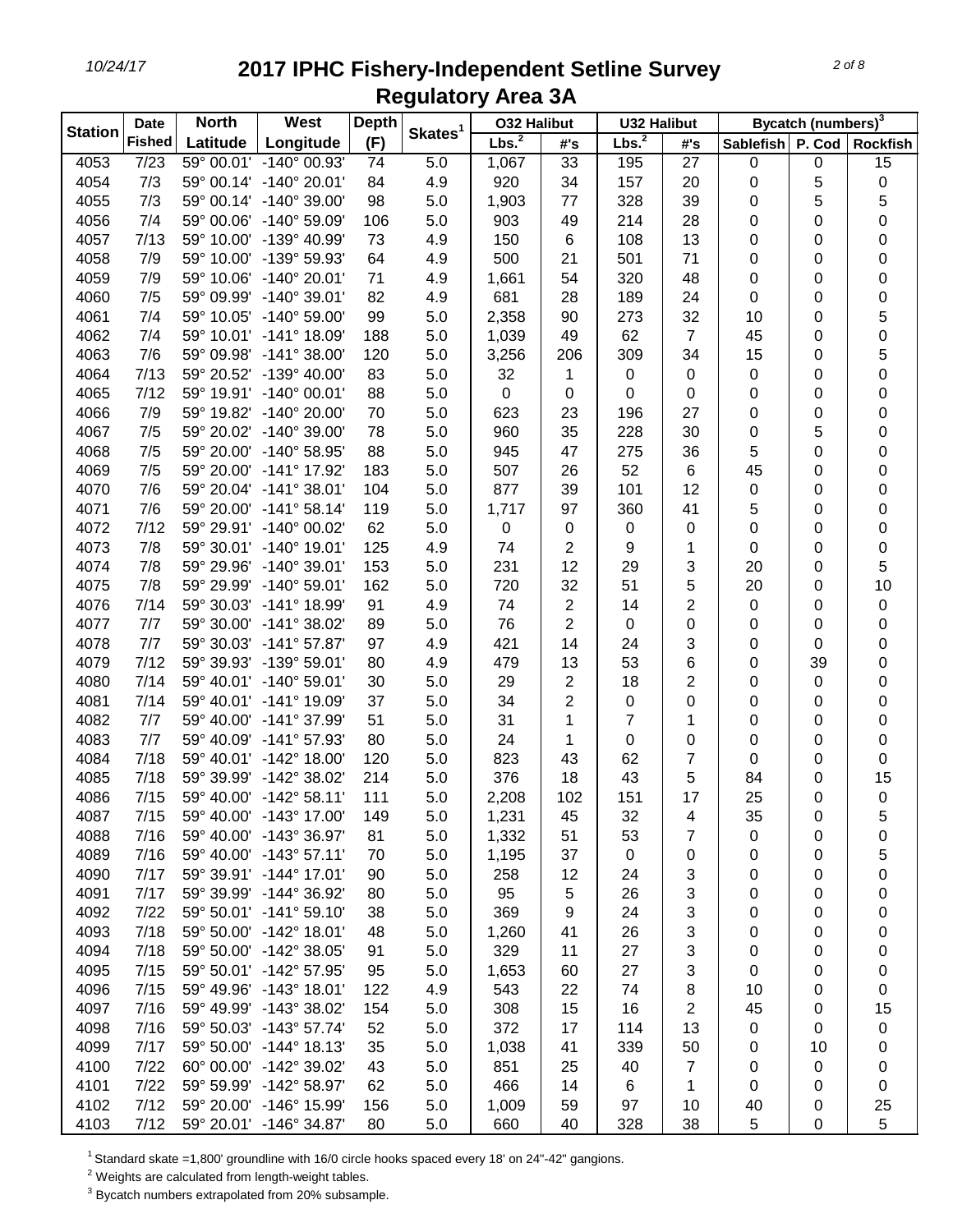| <b>Fished</b><br>Lbs. <sup>2</sup><br>(F)<br>Latitude<br>Longitude<br>P. Cod<br>#'s<br>Sablefish<br>#'s<br>$\overline{7/12}$<br>4104<br>59° 20.01' -146° 54.93'<br>104<br>5.0<br>52<br>151<br>18<br>15<br>0<br>910<br>0<br>4105<br>7/5<br>59° 20.01' -147° 15.10'<br>101<br>5.0<br>136<br>10<br>82<br>$\boldsymbol{9}$<br>5<br>0<br>0<br>69<br>4106<br>7/11<br>59° 30.01' -145° 16.06'<br>72<br>5.0<br>54<br>368<br>45<br>1,040<br>0<br>0<br>92<br>4107<br>7/11<br>59° 30.02' -145° 55.02'<br>5.0<br>630<br>40<br>218<br>24<br>5<br>0<br>0<br>52<br>3<br>4108<br>7/3<br>59° 30.02' -146° 35.02'<br>5.0<br>0<br>24<br>0<br>0<br>0<br>0<br>4109<br>7/3<br>59° 30.01' -146° 53.84'<br>98<br>5.0<br>259<br>15<br>94<br>10<br>0<br>0<br>0<br>3<br>5<br>4110<br>7/4<br>59° 30.01' -147° 13.96'<br>96<br>5.0<br>50<br>$\mathbf 0$<br>$\pmb{0}$<br>0<br>0<br>5<br>$\,6$<br>4111<br>7/4<br>59° 30.02' -147° 34.03'<br>63<br>5.0<br>58<br>44<br>0<br>0<br>0<br>12<br>9<br>4112<br>7/11<br>59° 40.01' -145° 34.03'<br>59<br>5.0<br>299<br>74<br>0<br>0<br>0<br>57<br>41<br>4113<br>7/13<br>59° 40.02' -145° 54.04'<br>45<br>5.0<br>1,562<br>322<br>0<br>0<br>0<br>4114<br>7/13<br>59° 40.01' -146° 13.92'<br>47<br>5.0<br>88<br>5<br>275<br>39<br>0<br>0<br>0<br>32<br>15<br>4115<br>7/3<br>59° 40.00' -146° 34.12'<br>48<br>5.0<br>314<br>11<br>241<br>0<br>0<br>4116<br>7/3<br>5.0<br>$\pmb{0}$<br>0<br>59° 39.99' -146° 53.07'<br>60<br>156<br>$\overline{4}$<br>$\mathbf 0$<br>0<br>0<br>13<br>4117<br>7/4<br>5.0<br>739<br>48<br>118<br>0<br>59° 39.99' -147° 13.06'<br>101<br>0<br>0<br>4118<br>7/4<br>65<br>5.0<br>941<br>60<br>247<br>30<br>59° 39.99' -147° 33.03'<br>0<br>0<br>0<br>4119<br>7/10<br>59° 50.02' -144° 58.02'<br>107<br>891<br>35<br>73<br>$\boldsymbol{9}$<br>5<br>0<br>5.0<br>40<br>4120<br>7/13<br>59° 49.98' -145° 53.10'<br>57<br>6<br>38<br>5<br>0<br>5.0<br>137<br>0<br>0<br>5<br>4121<br>7/9<br>59° 50.02' -146° 13.11'<br>34<br>5.0<br>416<br>26<br>800<br>111<br>0<br>0<br>35<br>4122<br>7/9<br>59° 50.01' -146° 33.06'<br>37<br>5.0<br>45<br>175<br>26<br>1,077<br>0<br>0<br>4123<br>7/6<br>59° 50.01' -146° 53.10'<br>43<br>5.0<br>273<br>13<br>499<br>82<br>$\pmb{0}$<br>0<br>0<br>22<br>5<br>4124<br>7/6<br>59° 50.01' -147° 13.07'<br>82<br>5.0<br>1,323<br>74<br>193<br>0<br>20<br>16<br>4125<br>7/10<br>60° 00.01' -144° 39.02'<br>124<br>5.0<br>973<br>51<br>145<br>5<br>20<br>$\pmb{0}$<br>22<br>4126<br>7/10<br>60° 00.02' -144° 58.95'<br>71<br>5.0<br>2,074<br>95<br>189<br>0<br>$\pmb{0}$<br>0<br>24<br>11<br>4127<br>7/10<br>60° 00.01' -145° 18.93'<br>66<br>5.0<br>518<br>87<br>0<br>0<br>0<br>20<br>5<br>4128<br>60° 00.01' -146° 11.99'<br>34<br>5.0<br>1,063<br>34<br>132<br>0<br>7/9<br>0<br>$\boldsymbol{2}$<br>85<br>0<br>4129<br>7/9<br>60° 00.01' -146° 32.01'<br>37<br>5.0<br>487<br>74<br>0<br>0<br>4130<br>7/6<br>59° 59.99' -146° 51.95'<br>78<br>520<br>18<br>77<br>$\boldsymbol{9}$<br>0<br>5.0<br>0<br>0<br>21<br>4131<br>7/6<br>60° 00.01' -147° 12.03'<br>929<br>47<br>184<br>10<br>20<br>0<br>101<br>5.0<br>4132<br>7/18<br>60° 10.01' -145° 31.02'<br>406<br>18<br>128<br>18<br>0<br>0<br>48<br>5.0<br>0<br>4133<br>7/18<br>5.0<br>826<br>36<br>72<br>9<br>0<br>60° 10.01' -145° 51.11'<br>59<br>0<br>0<br>4134<br>7/18<br>60° 10.01' -146° 11.03'<br>63<br>327<br>42<br>44<br>5.0<br>1,285<br>0<br>0<br>0<br>4135<br>7/19<br>60° 09.99' -147° 31.05'<br>1,031<br>211<br>26<br>5<br>5<br>36<br>5.0<br>40<br>0<br>4136<br>7/19<br>60° 09.98' -147° 50.99'<br>325<br>40<br>15<br>0<br>189<br>5.0<br>1,182<br>61<br>0<br>5<br>10<br>4137<br>7/19<br>60° 20.03' -147° 30.98'<br>74<br>5.0<br>624<br>27<br>126<br>16<br>0<br>4138<br>7/20<br>60° 30.01' -146° 29.09'<br>35<br>5.0<br>751<br>32<br>22<br>5<br>167<br>0<br>0<br>4139<br>7/20<br>60° 30.05' -146° 48.98'<br>5.0<br>77<br>138<br>15<br>218<br>1,286<br>16<br>0<br>0<br>4140<br>7/16<br>60° 29.97' -147° 09.98'<br>5.0<br>31<br>32<br>5<br>103<br>473<br>260<br>0<br>0<br>7/16<br>60° 30.01' -147° 30.05'<br>113<br>117<br>8<br>127<br>15<br>4141<br>5.0<br>0<br>20<br>30<br>4142<br>7/17<br>60° 28.97' -147° 50.01'<br>252<br>5.0<br>298<br>174<br>22<br>$\mathbf 0$<br>19<br>10<br>0 | <b>Station</b> | <b>Date</b> | <b>North</b> | West | <b>Depth</b> |                     | <b>032 Halibut</b> |    | <b>U32 Halibut</b> |    |    | Bycatch (numbers) <sup>3</sup> |                 |
|--------------------------------------------------------------------------------------------------------------------------------------------------------------------------------------------------------------------------------------------------------------------------------------------------------------------------------------------------------------------------------------------------------------------------------------------------------------------------------------------------------------------------------------------------------------------------------------------------------------------------------------------------------------------------------------------------------------------------------------------------------------------------------------------------------------------------------------------------------------------------------------------------------------------------------------------------------------------------------------------------------------------------------------------------------------------------------------------------------------------------------------------------------------------------------------------------------------------------------------------------------------------------------------------------------------------------------------------------------------------------------------------------------------------------------------------------------------------------------------------------------------------------------------------------------------------------------------------------------------------------------------------------------------------------------------------------------------------------------------------------------------------------------------------------------------------------------------------------------------------------------------------------------------------------------------------------------------------------------------------------------------------------------------------------------------------------------------------------------------------------------------------------------------------------------------------------------------------------------------------------------------------------------------------------------------------------------------------------------------------------------------------------------------------------------------------------------------------------------------------------------------------------------------------------------------------------------------------------------------------------------------------------------------------------------------------------------------------------------------------------------------------------------------------------------------------------------------------------------------------------------------------------------------------------------------------------------------------------------------------------------------------------------------------------------------------------------------------------------------------------------------------------------------------------------------------------------------------------------------------------------------------------------------------------------------------------------------------------------------------------------------------------------------------------------------------------------------------------------------------------------------------------------------------------------------------------------------------------------------------------------------------------------------------------------------------------------------------------------------------------------------------------------------------------------------------------------------------------------------------------------------------------------------------------------------------------------------------------------------------------------------------------------------------------------------------------------------------------------------------------------------------------------------------------------------------------------|----------------|-------------|--------------|------|--------------|---------------------|--------------------|----|--------------------|----|----|--------------------------------|-----------------|
|                                                                                                                                                                                                                                                                                                                                                                                                                                                                                                                                                                                                                                                                                                                                                                                                                                                                                                                                                                                                                                                                                                                                                                                                                                                                                                                                                                                                                                                                                                                                                                                                                                                                                                                                                                                                                                                                                                                                                                                                                                                                                                                                                                                                                                                                                                                                                                                                                                                                                                                                                                                                                                                                                                                                                                                                                                                                                                                                                                                                                                                                                                                                                                                                                                                                                                                                                                                                                                                                                                                                                                                                                                                                                                                                                                                                                                                                                                                                                                                                                                                                                                                                                                                                        |                |             |              |      |              | Skates <sup>1</sup> | Lbs. <sup>2</sup>  |    |                    |    |    |                                | <b>Rockfish</b> |
|                                                                                                                                                                                                                                                                                                                                                                                                                                                                                                                                                                                                                                                                                                                                                                                                                                                                                                                                                                                                                                                                                                                                                                                                                                                                                                                                                                                                                                                                                                                                                                                                                                                                                                                                                                                                                                                                                                                                                                                                                                                                                                                                                                                                                                                                                                                                                                                                                                                                                                                                                                                                                                                                                                                                                                                                                                                                                                                                                                                                                                                                                                                                                                                                                                                                                                                                                                                                                                                                                                                                                                                                                                                                                                                                                                                                                                                                                                                                                                                                                                                                                                                                                                                                        |                |             |              |      |              |                     |                    |    |                    |    |    |                                |                 |
|                                                                                                                                                                                                                                                                                                                                                                                                                                                                                                                                                                                                                                                                                                                                                                                                                                                                                                                                                                                                                                                                                                                                                                                                                                                                                                                                                                                                                                                                                                                                                                                                                                                                                                                                                                                                                                                                                                                                                                                                                                                                                                                                                                                                                                                                                                                                                                                                                                                                                                                                                                                                                                                                                                                                                                                                                                                                                                                                                                                                                                                                                                                                                                                                                                                                                                                                                                                                                                                                                                                                                                                                                                                                                                                                                                                                                                                                                                                                                                                                                                                                                                                                                                                                        |                |             |              |      |              |                     |                    |    |                    |    |    |                                |                 |
|                                                                                                                                                                                                                                                                                                                                                                                                                                                                                                                                                                                                                                                                                                                                                                                                                                                                                                                                                                                                                                                                                                                                                                                                                                                                                                                                                                                                                                                                                                                                                                                                                                                                                                                                                                                                                                                                                                                                                                                                                                                                                                                                                                                                                                                                                                                                                                                                                                                                                                                                                                                                                                                                                                                                                                                                                                                                                                                                                                                                                                                                                                                                                                                                                                                                                                                                                                                                                                                                                                                                                                                                                                                                                                                                                                                                                                                                                                                                                                                                                                                                                                                                                                                                        |                |             |              |      |              |                     |                    |    |                    |    |    |                                |                 |
|                                                                                                                                                                                                                                                                                                                                                                                                                                                                                                                                                                                                                                                                                                                                                                                                                                                                                                                                                                                                                                                                                                                                                                                                                                                                                                                                                                                                                                                                                                                                                                                                                                                                                                                                                                                                                                                                                                                                                                                                                                                                                                                                                                                                                                                                                                                                                                                                                                                                                                                                                                                                                                                                                                                                                                                                                                                                                                                                                                                                                                                                                                                                                                                                                                                                                                                                                                                                                                                                                                                                                                                                                                                                                                                                                                                                                                                                                                                                                                                                                                                                                                                                                                                                        |                |             |              |      |              |                     |                    |    |                    |    |    |                                |                 |
|                                                                                                                                                                                                                                                                                                                                                                                                                                                                                                                                                                                                                                                                                                                                                                                                                                                                                                                                                                                                                                                                                                                                                                                                                                                                                                                                                                                                                                                                                                                                                                                                                                                                                                                                                                                                                                                                                                                                                                                                                                                                                                                                                                                                                                                                                                                                                                                                                                                                                                                                                                                                                                                                                                                                                                                                                                                                                                                                                                                                                                                                                                                                                                                                                                                                                                                                                                                                                                                                                                                                                                                                                                                                                                                                                                                                                                                                                                                                                                                                                                                                                                                                                                                                        |                |             |              |      |              |                     |                    |    |                    |    |    |                                |                 |
|                                                                                                                                                                                                                                                                                                                                                                                                                                                                                                                                                                                                                                                                                                                                                                                                                                                                                                                                                                                                                                                                                                                                                                                                                                                                                                                                                                                                                                                                                                                                                                                                                                                                                                                                                                                                                                                                                                                                                                                                                                                                                                                                                                                                                                                                                                                                                                                                                                                                                                                                                                                                                                                                                                                                                                                                                                                                                                                                                                                                                                                                                                                                                                                                                                                                                                                                                                                                                                                                                                                                                                                                                                                                                                                                                                                                                                                                                                                                                                                                                                                                                                                                                                                                        |                |             |              |      |              |                     |                    |    |                    |    |    |                                |                 |
|                                                                                                                                                                                                                                                                                                                                                                                                                                                                                                                                                                                                                                                                                                                                                                                                                                                                                                                                                                                                                                                                                                                                                                                                                                                                                                                                                                                                                                                                                                                                                                                                                                                                                                                                                                                                                                                                                                                                                                                                                                                                                                                                                                                                                                                                                                                                                                                                                                                                                                                                                                                                                                                                                                                                                                                                                                                                                                                                                                                                                                                                                                                                                                                                                                                                                                                                                                                                                                                                                                                                                                                                                                                                                                                                                                                                                                                                                                                                                                                                                                                                                                                                                                                                        |                |             |              |      |              |                     |                    |    |                    |    |    |                                |                 |
|                                                                                                                                                                                                                                                                                                                                                                                                                                                                                                                                                                                                                                                                                                                                                                                                                                                                                                                                                                                                                                                                                                                                                                                                                                                                                                                                                                                                                                                                                                                                                                                                                                                                                                                                                                                                                                                                                                                                                                                                                                                                                                                                                                                                                                                                                                                                                                                                                                                                                                                                                                                                                                                                                                                                                                                                                                                                                                                                                                                                                                                                                                                                                                                                                                                                                                                                                                                                                                                                                                                                                                                                                                                                                                                                                                                                                                                                                                                                                                                                                                                                                                                                                                                                        |                |             |              |      |              |                     |                    |    |                    |    |    |                                |                 |
|                                                                                                                                                                                                                                                                                                                                                                                                                                                                                                                                                                                                                                                                                                                                                                                                                                                                                                                                                                                                                                                                                                                                                                                                                                                                                                                                                                                                                                                                                                                                                                                                                                                                                                                                                                                                                                                                                                                                                                                                                                                                                                                                                                                                                                                                                                                                                                                                                                                                                                                                                                                                                                                                                                                                                                                                                                                                                                                                                                                                                                                                                                                                                                                                                                                                                                                                                                                                                                                                                                                                                                                                                                                                                                                                                                                                                                                                                                                                                                                                                                                                                                                                                                                                        |                |             |              |      |              |                     |                    |    |                    |    |    |                                |                 |
|                                                                                                                                                                                                                                                                                                                                                                                                                                                                                                                                                                                                                                                                                                                                                                                                                                                                                                                                                                                                                                                                                                                                                                                                                                                                                                                                                                                                                                                                                                                                                                                                                                                                                                                                                                                                                                                                                                                                                                                                                                                                                                                                                                                                                                                                                                                                                                                                                                                                                                                                                                                                                                                                                                                                                                                                                                                                                                                                                                                                                                                                                                                                                                                                                                                                                                                                                                                                                                                                                                                                                                                                                                                                                                                                                                                                                                                                                                                                                                                                                                                                                                                                                                                                        |                |             |              |      |              |                     |                    |    |                    |    |    |                                |                 |
|                                                                                                                                                                                                                                                                                                                                                                                                                                                                                                                                                                                                                                                                                                                                                                                                                                                                                                                                                                                                                                                                                                                                                                                                                                                                                                                                                                                                                                                                                                                                                                                                                                                                                                                                                                                                                                                                                                                                                                                                                                                                                                                                                                                                                                                                                                                                                                                                                                                                                                                                                                                                                                                                                                                                                                                                                                                                                                                                                                                                                                                                                                                                                                                                                                                                                                                                                                                                                                                                                                                                                                                                                                                                                                                                                                                                                                                                                                                                                                                                                                                                                                                                                                                                        |                |             |              |      |              |                     |                    |    |                    |    |    |                                |                 |
|                                                                                                                                                                                                                                                                                                                                                                                                                                                                                                                                                                                                                                                                                                                                                                                                                                                                                                                                                                                                                                                                                                                                                                                                                                                                                                                                                                                                                                                                                                                                                                                                                                                                                                                                                                                                                                                                                                                                                                                                                                                                                                                                                                                                                                                                                                                                                                                                                                                                                                                                                                                                                                                                                                                                                                                                                                                                                                                                                                                                                                                                                                                                                                                                                                                                                                                                                                                                                                                                                                                                                                                                                                                                                                                                                                                                                                                                                                                                                                                                                                                                                                                                                                                                        |                |             |              |      |              |                     |                    |    |                    |    |    |                                |                 |
|                                                                                                                                                                                                                                                                                                                                                                                                                                                                                                                                                                                                                                                                                                                                                                                                                                                                                                                                                                                                                                                                                                                                                                                                                                                                                                                                                                                                                                                                                                                                                                                                                                                                                                                                                                                                                                                                                                                                                                                                                                                                                                                                                                                                                                                                                                                                                                                                                                                                                                                                                                                                                                                                                                                                                                                                                                                                                                                                                                                                                                                                                                                                                                                                                                                                                                                                                                                                                                                                                                                                                                                                                                                                                                                                                                                                                                                                                                                                                                                                                                                                                                                                                                                                        |                |             |              |      |              |                     |                    |    |                    |    |    |                                |                 |
|                                                                                                                                                                                                                                                                                                                                                                                                                                                                                                                                                                                                                                                                                                                                                                                                                                                                                                                                                                                                                                                                                                                                                                                                                                                                                                                                                                                                                                                                                                                                                                                                                                                                                                                                                                                                                                                                                                                                                                                                                                                                                                                                                                                                                                                                                                                                                                                                                                                                                                                                                                                                                                                                                                                                                                                                                                                                                                                                                                                                                                                                                                                                                                                                                                                                                                                                                                                                                                                                                                                                                                                                                                                                                                                                                                                                                                                                                                                                                                                                                                                                                                                                                                                                        |                |             |              |      |              |                     |                    |    |                    |    |    |                                |                 |
|                                                                                                                                                                                                                                                                                                                                                                                                                                                                                                                                                                                                                                                                                                                                                                                                                                                                                                                                                                                                                                                                                                                                                                                                                                                                                                                                                                                                                                                                                                                                                                                                                                                                                                                                                                                                                                                                                                                                                                                                                                                                                                                                                                                                                                                                                                                                                                                                                                                                                                                                                                                                                                                                                                                                                                                                                                                                                                                                                                                                                                                                                                                                                                                                                                                                                                                                                                                                                                                                                                                                                                                                                                                                                                                                                                                                                                                                                                                                                                                                                                                                                                                                                                                                        |                |             |              |      |              |                     |                    |    |                    |    |    |                                |                 |
|                                                                                                                                                                                                                                                                                                                                                                                                                                                                                                                                                                                                                                                                                                                                                                                                                                                                                                                                                                                                                                                                                                                                                                                                                                                                                                                                                                                                                                                                                                                                                                                                                                                                                                                                                                                                                                                                                                                                                                                                                                                                                                                                                                                                                                                                                                                                                                                                                                                                                                                                                                                                                                                                                                                                                                                                                                                                                                                                                                                                                                                                                                                                                                                                                                                                                                                                                                                                                                                                                                                                                                                                                                                                                                                                                                                                                                                                                                                                                                                                                                                                                                                                                                                                        |                |             |              |      |              |                     |                    |    |                    |    |    |                                |                 |
|                                                                                                                                                                                                                                                                                                                                                                                                                                                                                                                                                                                                                                                                                                                                                                                                                                                                                                                                                                                                                                                                                                                                                                                                                                                                                                                                                                                                                                                                                                                                                                                                                                                                                                                                                                                                                                                                                                                                                                                                                                                                                                                                                                                                                                                                                                                                                                                                                                                                                                                                                                                                                                                                                                                                                                                                                                                                                                                                                                                                                                                                                                                                                                                                                                                                                                                                                                                                                                                                                                                                                                                                                                                                                                                                                                                                                                                                                                                                                                                                                                                                                                                                                                                                        |                |             |              |      |              |                     |                    |    |                    |    |    |                                |                 |
|                                                                                                                                                                                                                                                                                                                                                                                                                                                                                                                                                                                                                                                                                                                                                                                                                                                                                                                                                                                                                                                                                                                                                                                                                                                                                                                                                                                                                                                                                                                                                                                                                                                                                                                                                                                                                                                                                                                                                                                                                                                                                                                                                                                                                                                                                                                                                                                                                                                                                                                                                                                                                                                                                                                                                                                                                                                                                                                                                                                                                                                                                                                                                                                                                                                                                                                                                                                                                                                                                                                                                                                                                                                                                                                                                                                                                                                                                                                                                                                                                                                                                                                                                                                                        |                |             |              |      |              |                     |                    |    |                    |    |    |                                |                 |
|                                                                                                                                                                                                                                                                                                                                                                                                                                                                                                                                                                                                                                                                                                                                                                                                                                                                                                                                                                                                                                                                                                                                                                                                                                                                                                                                                                                                                                                                                                                                                                                                                                                                                                                                                                                                                                                                                                                                                                                                                                                                                                                                                                                                                                                                                                                                                                                                                                                                                                                                                                                                                                                                                                                                                                                                                                                                                                                                                                                                                                                                                                                                                                                                                                                                                                                                                                                                                                                                                                                                                                                                                                                                                                                                                                                                                                                                                                                                                                                                                                                                                                                                                                                                        |                |             |              |      |              |                     |                    |    |                    |    |    |                                |                 |
|                                                                                                                                                                                                                                                                                                                                                                                                                                                                                                                                                                                                                                                                                                                                                                                                                                                                                                                                                                                                                                                                                                                                                                                                                                                                                                                                                                                                                                                                                                                                                                                                                                                                                                                                                                                                                                                                                                                                                                                                                                                                                                                                                                                                                                                                                                                                                                                                                                                                                                                                                                                                                                                                                                                                                                                                                                                                                                                                                                                                                                                                                                                                                                                                                                                                                                                                                                                                                                                                                                                                                                                                                                                                                                                                                                                                                                                                                                                                                                                                                                                                                                                                                                                                        |                |             |              |      |              |                     |                    |    |                    |    |    |                                |                 |
|                                                                                                                                                                                                                                                                                                                                                                                                                                                                                                                                                                                                                                                                                                                                                                                                                                                                                                                                                                                                                                                                                                                                                                                                                                                                                                                                                                                                                                                                                                                                                                                                                                                                                                                                                                                                                                                                                                                                                                                                                                                                                                                                                                                                                                                                                                                                                                                                                                                                                                                                                                                                                                                                                                                                                                                                                                                                                                                                                                                                                                                                                                                                                                                                                                                                                                                                                                                                                                                                                                                                                                                                                                                                                                                                                                                                                                                                                                                                                                                                                                                                                                                                                                                                        |                |             |              |      |              |                     |                    |    |                    |    |    |                                |                 |
|                                                                                                                                                                                                                                                                                                                                                                                                                                                                                                                                                                                                                                                                                                                                                                                                                                                                                                                                                                                                                                                                                                                                                                                                                                                                                                                                                                                                                                                                                                                                                                                                                                                                                                                                                                                                                                                                                                                                                                                                                                                                                                                                                                                                                                                                                                                                                                                                                                                                                                                                                                                                                                                                                                                                                                                                                                                                                                                                                                                                                                                                                                                                                                                                                                                                                                                                                                                                                                                                                                                                                                                                                                                                                                                                                                                                                                                                                                                                                                                                                                                                                                                                                                                                        |                |             |              |      |              |                     |                    |    |                    |    |    |                                |                 |
|                                                                                                                                                                                                                                                                                                                                                                                                                                                                                                                                                                                                                                                                                                                                                                                                                                                                                                                                                                                                                                                                                                                                                                                                                                                                                                                                                                                                                                                                                                                                                                                                                                                                                                                                                                                                                                                                                                                                                                                                                                                                                                                                                                                                                                                                                                                                                                                                                                                                                                                                                                                                                                                                                                                                                                                                                                                                                                                                                                                                                                                                                                                                                                                                                                                                                                                                                                                                                                                                                                                                                                                                                                                                                                                                                                                                                                                                                                                                                                                                                                                                                                                                                                                                        |                |             |              |      |              |                     |                    |    |                    |    |    |                                |                 |
|                                                                                                                                                                                                                                                                                                                                                                                                                                                                                                                                                                                                                                                                                                                                                                                                                                                                                                                                                                                                                                                                                                                                                                                                                                                                                                                                                                                                                                                                                                                                                                                                                                                                                                                                                                                                                                                                                                                                                                                                                                                                                                                                                                                                                                                                                                                                                                                                                                                                                                                                                                                                                                                                                                                                                                                                                                                                                                                                                                                                                                                                                                                                                                                                                                                                                                                                                                                                                                                                                                                                                                                                                                                                                                                                                                                                                                                                                                                                                                                                                                                                                                                                                                                                        |                |             |              |      |              |                     |                    |    |                    |    |    |                                |                 |
|                                                                                                                                                                                                                                                                                                                                                                                                                                                                                                                                                                                                                                                                                                                                                                                                                                                                                                                                                                                                                                                                                                                                                                                                                                                                                                                                                                                                                                                                                                                                                                                                                                                                                                                                                                                                                                                                                                                                                                                                                                                                                                                                                                                                                                                                                                                                                                                                                                                                                                                                                                                                                                                                                                                                                                                                                                                                                                                                                                                                                                                                                                                                                                                                                                                                                                                                                                                                                                                                                                                                                                                                                                                                                                                                                                                                                                                                                                                                                                                                                                                                                                                                                                                                        |                |             |              |      |              |                     |                    |    |                    |    |    |                                |                 |
|                                                                                                                                                                                                                                                                                                                                                                                                                                                                                                                                                                                                                                                                                                                                                                                                                                                                                                                                                                                                                                                                                                                                                                                                                                                                                                                                                                                                                                                                                                                                                                                                                                                                                                                                                                                                                                                                                                                                                                                                                                                                                                                                                                                                                                                                                                                                                                                                                                                                                                                                                                                                                                                                                                                                                                                                                                                                                                                                                                                                                                                                                                                                                                                                                                                                                                                                                                                                                                                                                                                                                                                                                                                                                                                                                                                                                                                                                                                                                                                                                                                                                                                                                                                                        |                |             |              |      |              |                     |                    |    |                    |    |    |                                |                 |
|                                                                                                                                                                                                                                                                                                                                                                                                                                                                                                                                                                                                                                                                                                                                                                                                                                                                                                                                                                                                                                                                                                                                                                                                                                                                                                                                                                                                                                                                                                                                                                                                                                                                                                                                                                                                                                                                                                                                                                                                                                                                                                                                                                                                                                                                                                                                                                                                                                                                                                                                                                                                                                                                                                                                                                                                                                                                                                                                                                                                                                                                                                                                                                                                                                                                                                                                                                                                                                                                                                                                                                                                                                                                                                                                                                                                                                                                                                                                                                                                                                                                                                                                                                                                        |                |             |              |      |              |                     |                    |    |                    |    |    |                                |                 |
|                                                                                                                                                                                                                                                                                                                                                                                                                                                                                                                                                                                                                                                                                                                                                                                                                                                                                                                                                                                                                                                                                                                                                                                                                                                                                                                                                                                                                                                                                                                                                                                                                                                                                                                                                                                                                                                                                                                                                                                                                                                                                                                                                                                                                                                                                                                                                                                                                                                                                                                                                                                                                                                                                                                                                                                                                                                                                                                                                                                                                                                                                                                                                                                                                                                                                                                                                                                                                                                                                                                                                                                                                                                                                                                                                                                                                                                                                                                                                                                                                                                                                                                                                                                                        |                |             |              |      |              |                     |                    |    |                    |    |    |                                |                 |
|                                                                                                                                                                                                                                                                                                                                                                                                                                                                                                                                                                                                                                                                                                                                                                                                                                                                                                                                                                                                                                                                                                                                                                                                                                                                                                                                                                                                                                                                                                                                                                                                                                                                                                                                                                                                                                                                                                                                                                                                                                                                                                                                                                                                                                                                                                                                                                                                                                                                                                                                                                                                                                                                                                                                                                                                                                                                                                                                                                                                                                                                                                                                                                                                                                                                                                                                                                                                                                                                                                                                                                                                                                                                                                                                                                                                                                                                                                                                                                                                                                                                                                                                                                                                        |                |             |              |      |              |                     |                    |    |                    |    |    |                                |                 |
|                                                                                                                                                                                                                                                                                                                                                                                                                                                                                                                                                                                                                                                                                                                                                                                                                                                                                                                                                                                                                                                                                                                                                                                                                                                                                                                                                                                                                                                                                                                                                                                                                                                                                                                                                                                                                                                                                                                                                                                                                                                                                                                                                                                                                                                                                                                                                                                                                                                                                                                                                                                                                                                                                                                                                                                                                                                                                                                                                                                                                                                                                                                                                                                                                                                                                                                                                                                                                                                                                                                                                                                                                                                                                                                                                                                                                                                                                                                                                                                                                                                                                                                                                                                                        |                |             |              |      |              |                     |                    |    |                    |    |    |                                |                 |
|                                                                                                                                                                                                                                                                                                                                                                                                                                                                                                                                                                                                                                                                                                                                                                                                                                                                                                                                                                                                                                                                                                                                                                                                                                                                                                                                                                                                                                                                                                                                                                                                                                                                                                                                                                                                                                                                                                                                                                                                                                                                                                                                                                                                                                                                                                                                                                                                                                                                                                                                                                                                                                                                                                                                                                                                                                                                                                                                                                                                                                                                                                                                                                                                                                                                                                                                                                                                                                                                                                                                                                                                                                                                                                                                                                                                                                                                                                                                                                                                                                                                                                                                                                                                        |                |             |              |      |              |                     |                    |    |                    |    |    |                                |                 |
|                                                                                                                                                                                                                                                                                                                                                                                                                                                                                                                                                                                                                                                                                                                                                                                                                                                                                                                                                                                                                                                                                                                                                                                                                                                                                                                                                                                                                                                                                                                                                                                                                                                                                                                                                                                                                                                                                                                                                                                                                                                                                                                                                                                                                                                                                                                                                                                                                                                                                                                                                                                                                                                                                                                                                                                                                                                                                                                                                                                                                                                                                                                                                                                                                                                                                                                                                                                                                                                                                                                                                                                                                                                                                                                                                                                                                                                                                                                                                                                                                                                                                                                                                                                                        |                |             |              |      |              |                     |                    |    |                    |    |    |                                |                 |
|                                                                                                                                                                                                                                                                                                                                                                                                                                                                                                                                                                                                                                                                                                                                                                                                                                                                                                                                                                                                                                                                                                                                                                                                                                                                                                                                                                                                                                                                                                                                                                                                                                                                                                                                                                                                                                                                                                                                                                                                                                                                                                                                                                                                                                                                                                                                                                                                                                                                                                                                                                                                                                                                                                                                                                                                                                                                                                                                                                                                                                                                                                                                                                                                                                                                                                                                                                                                                                                                                                                                                                                                                                                                                                                                                                                                                                                                                                                                                                                                                                                                                                                                                                                                        |                |             |              |      |              |                     |                    |    |                    |    |    |                                |                 |
|                                                                                                                                                                                                                                                                                                                                                                                                                                                                                                                                                                                                                                                                                                                                                                                                                                                                                                                                                                                                                                                                                                                                                                                                                                                                                                                                                                                                                                                                                                                                                                                                                                                                                                                                                                                                                                                                                                                                                                                                                                                                                                                                                                                                                                                                                                                                                                                                                                                                                                                                                                                                                                                                                                                                                                                                                                                                                                                                                                                                                                                                                                                                                                                                                                                                                                                                                                                                                                                                                                                                                                                                                                                                                                                                                                                                                                                                                                                                                                                                                                                                                                                                                                                                        |                |             |              |      |              |                     |                    |    |                    |    |    |                                |                 |
|                                                                                                                                                                                                                                                                                                                                                                                                                                                                                                                                                                                                                                                                                                                                                                                                                                                                                                                                                                                                                                                                                                                                                                                                                                                                                                                                                                                                                                                                                                                                                                                                                                                                                                                                                                                                                                                                                                                                                                                                                                                                                                                                                                                                                                                                                                                                                                                                                                                                                                                                                                                                                                                                                                                                                                                                                                                                                                                                                                                                                                                                                                                                                                                                                                                                                                                                                                                                                                                                                                                                                                                                                                                                                                                                                                                                                                                                                                                                                                                                                                                                                                                                                                                                        |                |             |              |      |              |                     |                    |    |                    |    |    |                                |                 |
|                                                                                                                                                                                                                                                                                                                                                                                                                                                                                                                                                                                                                                                                                                                                                                                                                                                                                                                                                                                                                                                                                                                                                                                                                                                                                                                                                                                                                                                                                                                                                                                                                                                                                                                                                                                                                                                                                                                                                                                                                                                                                                                                                                                                                                                                                                                                                                                                                                                                                                                                                                                                                                                                                                                                                                                                                                                                                                                                                                                                                                                                                                                                                                                                                                                                                                                                                                                                                                                                                                                                                                                                                                                                                                                                                                                                                                                                                                                                                                                                                                                                                                                                                                                                        |                |             |              |      |              |                     |                    |    |                    |    |    |                                |                 |
|                                                                                                                                                                                                                                                                                                                                                                                                                                                                                                                                                                                                                                                                                                                                                                                                                                                                                                                                                                                                                                                                                                                                                                                                                                                                                                                                                                                                                                                                                                                                                                                                                                                                                                                                                                                                                                                                                                                                                                                                                                                                                                                                                                                                                                                                                                                                                                                                                                                                                                                                                                                                                                                                                                                                                                                                                                                                                                                                                                                                                                                                                                                                                                                                                                                                                                                                                                                                                                                                                                                                                                                                                                                                                                                                                                                                                                                                                                                                                                                                                                                                                                                                                                                                        |                |             |              |      |              |                     |                    |    |                    |    |    |                                |                 |
|                                                                                                                                                                                                                                                                                                                                                                                                                                                                                                                                                                                                                                                                                                                                                                                                                                                                                                                                                                                                                                                                                                                                                                                                                                                                                                                                                                                                                                                                                                                                                                                                                                                                                                                                                                                                                                                                                                                                                                                                                                                                                                                                                                                                                                                                                                                                                                                                                                                                                                                                                                                                                                                                                                                                                                                                                                                                                                                                                                                                                                                                                                                                                                                                                                                                                                                                                                                                                                                                                                                                                                                                                                                                                                                                                                                                                                                                                                                                                                                                                                                                                                                                                                                                        |                |             |              |      |              |                     |                    |    |                    |    |    |                                |                 |
|                                                                                                                                                                                                                                                                                                                                                                                                                                                                                                                                                                                                                                                                                                                                                                                                                                                                                                                                                                                                                                                                                                                                                                                                                                                                                                                                                                                                                                                                                                                                                                                                                                                                                                                                                                                                                                                                                                                                                                                                                                                                                                                                                                                                                                                                                                                                                                                                                                                                                                                                                                                                                                                                                                                                                                                                                                                                                                                                                                                                                                                                                                                                                                                                                                                                                                                                                                                                                                                                                                                                                                                                                                                                                                                                                                                                                                                                                                                                                                                                                                                                                                                                                                                                        |                |             |              |      |              |                     |                    |    |                    |    |    |                                |                 |
| 60° 39.99' -146° 49.01'                                                                                                                                                                                                                                                                                                                                                                                                                                                                                                                                                                                                                                                                                                                                                                                                                                                                                                                                                                                                                                                                                                                                                                                                                                                                                                                                                                                                                                                                                                                                                                                                                                                                                                                                                                                                                                                                                                                                                                                                                                                                                                                                                                                                                                                                                                                                                                                                                                                                                                                                                                                                                                                                                                                                                                                                                                                                                                                                                                                                                                                                                                                                                                                                                                                                                                                                                                                                                                                                                                                                                                                                                                                                                                                                                                                                                                                                                                                                                                                                                                                                                                                                                                                | 4143           | 7/20        |              |      | 226          | 5.0                 | 922                | 63 | 459                | 54 | 15 | 0                              | 15              |
| 21<br>7/16<br>60° 39.99' -147° 09.09'<br>137<br>44<br>4144<br>5.0<br>838<br>157<br>0<br>10<br>0                                                                                                                                                                                                                                                                                                                                                                                                                                                                                                                                                                                                                                                                                                                                                                                                                                                                                                                                                                                                                                                                                                                                                                                                                                                                                                                                                                                                                                                                                                                                                                                                                                                                                                                                                                                                                                                                                                                                                                                                                                                                                                                                                                                                                                                                                                                                                                                                                                                                                                                                                                                                                                                                                                                                                                                                                                                                                                                                                                                                                                                                                                                                                                                                                                                                                                                                                                                                                                                                                                                                                                                                                                                                                                                                                                                                                                                                                                                                                                                                                                                                                                        |                |             |              |      |              |                     |                    |    |                    |    |    |                                |                 |
| 60° 49.96' -147° 07.77'<br>35<br>5<br>25<br>5<br>4145<br>7/16<br>190<br>5.0<br>692<br>35<br>260                                                                                                                                                                                                                                                                                                                                                                                                                                                                                                                                                                                                                                                                                                                                                                                                                                                                                                                                                                                                                                                                                                                                                                                                                                                                                                                                                                                                                                                                                                                                                                                                                                                                                                                                                                                                                                                                                                                                                                                                                                                                                                                                                                                                                                                                                                                                                                                                                                                                                                                                                                                                                                                                                                                                                                                                                                                                                                                                                                                                                                                                                                                                                                                                                                                                                                                                                                                                                                                                                                                                                                                                                                                                                                                                                                                                                                                                                                                                                                                                                                                                                                        |                |             |              |      |              |                     |                    |    |                    |    |    |                                |                 |
| 5<br>5<br>7/17<br>60° 50.04' -148° 09.99'<br>65<br>8<br>4146<br>182<br>5.0<br>443<br>15<br>0                                                                                                                                                                                                                                                                                                                                                                                                                                                                                                                                                                                                                                                                                                                                                                                                                                                                                                                                                                                                                                                                                                                                                                                                                                                                                                                                                                                                                                                                                                                                                                                                                                                                                                                                                                                                                                                                                                                                                                                                                                                                                                                                                                                                                                                                                                                                                                                                                                                                                                                                                                                                                                                                                                                                                                                                                                                                                                                                                                                                                                                                                                                                                                                                                                                                                                                                                                                                                                                                                                                                                                                                                                                                                                                                                                                                                                                                                                                                                                                                                                                                                                           |                |             |              |      |              |                     |                    |    |                    |    |    |                                |                 |
| 4147<br>6/19<br>58° 40.02' -148° 33.89'<br>130<br>5.0<br>440<br>30<br>151<br>17<br>10<br>0<br>64                                                                                                                                                                                                                                                                                                                                                                                                                                                                                                                                                                                                                                                                                                                                                                                                                                                                                                                                                                                                                                                                                                                                                                                                                                                                                                                                                                                                                                                                                                                                                                                                                                                                                                                                                                                                                                                                                                                                                                                                                                                                                                                                                                                                                                                                                                                                                                                                                                                                                                                                                                                                                                                                                                                                                                                                                                                                                                                                                                                                                                                                                                                                                                                                                                                                                                                                                                                                                                                                                                                                                                                                                                                                                                                                                                                                                                                                                                                                                                                                                                                                                                       |                |             |              |      |              |                     |                    |    |                    |    |    |                                |                 |
| 215<br>25<br>5<br>4148<br>6/17<br>58° 40.03' -148° 53.11'<br>92<br>5.0<br>459<br>32<br>10<br>0                                                                                                                                                                                                                                                                                                                                                                                                                                                                                                                                                                                                                                                                                                                                                                                                                                                                                                                                                                                                                                                                                                                                                                                                                                                                                                                                                                                                                                                                                                                                                                                                                                                                                                                                                                                                                                                                                                                                                                                                                                                                                                                                                                                                                                                                                                                                                                                                                                                                                                                                                                                                                                                                                                                                                                                                                                                                                                                                                                                                                                                                                                                                                                                                                                                                                                                                                                                                                                                                                                                                                                                                                                                                                                                                                                                                                                                                                                                                                                                                                                                                                                         |                |             |              |      |              |                     |                    |    |                    |    |    |                                |                 |
| 4149<br>6/19<br>58° 50.01' -148° 14.94'<br>151<br>5.0<br>979<br>66<br>277<br>30<br>10<br>0<br>0                                                                                                                                                                                                                                                                                                                                                                                                                                                                                                                                                                                                                                                                                                                                                                                                                                                                                                                                                                                                                                                                                                                                                                                                                                                                                                                                                                                                                                                                                                                                                                                                                                                                                                                                                                                                                                                                                                                                                                                                                                                                                                                                                                                                                                                                                                                                                                                                                                                                                                                                                                                                                                                                                                                                                                                                                                                                                                                                                                                                                                                                                                                                                                                                                                                                                                                                                                                                                                                                                                                                                                                                                                                                                                                                                                                                                                                                                                                                                                                                                                                                                                        |                |             |              |      |              |                     |                    |    |                    |    |    |                                |                 |
| 4150<br>6/19<br>58° 50.01' -148° 34.00'<br>160<br>5.0<br>269<br>14<br>55<br>35<br>15<br>6<br>0                                                                                                                                                                                                                                                                                                                                                                                                                                                                                                                                                                                                                                                                                                                                                                                                                                                                                                                                                                                                                                                                                                                                                                                                                                                                                                                                                                                                                                                                                                                                                                                                                                                                                                                                                                                                                                                                                                                                                                                                                                                                                                                                                                                                                                                                                                                                                                                                                                                                                                                                                                                                                                                                                                                                                                                                                                                                                                                                                                                                                                                                                                                                                                                                                                                                                                                                                                                                                                                                                                                                                                                                                                                                                                                                                                                                                                                                                                                                                                                                                                                                                                         |                |             |              |      |              |                     |                    |    |                    |    |    |                                |                 |
| 4151<br>6/17<br>58° 50.03' -148° 53.11'<br>140<br>5.0<br>45<br>106<br>6<br>5<br>15<br>0<br>0                                                                                                                                                                                                                                                                                                                                                                                                                                                                                                                                                                                                                                                                                                                                                                                                                                                                                                                                                                                                                                                                                                                                                                                                                                                                                                                                                                                                                                                                                                                                                                                                                                                                                                                                                                                                                                                                                                                                                                                                                                                                                                                                                                                                                                                                                                                                                                                                                                                                                                                                                                                                                                                                                                                                                                                                                                                                                                                                                                                                                                                                                                                                                                                                                                                                                                                                                                                                                                                                                                                                                                                                                                                                                                                                                                                                                                                                                                                                                                                                                                                                                                           |                |             |              |      |              |                     |                    |    |                    |    |    |                                |                 |
| 4152<br>6/17<br>58° 50.01' -149° 12.10'<br>113<br>5.0<br>62<br>3<br>5<br>11<br>1<br>0<br>0                                                                                                                                                                                                                                                                                                                                                                                                                                                                                                                                                                                                                                                                                                                                                                                                                                                                                                                                                                                                                                                                                                                                                                                                                                                                                                                                                                                                                                                                                                                                                                                                                                                                                                                                                                                                                                                                                                                                                                                                                                                                                                                                                                                                                                                                                                                                                                                                                                                                                                                                                                                                                                                                                                                                                                                                                                                                                                                                                                                                                                                                                                                                                                                                                                                                                                                                                                                                                                                                                                                                                                                                                                                                                                                                                                                                                                                                                                                                                                                                                                                                                                             |                |             |              |      |              |                     |                    |    |                    |    |    |                                |                 |
| 4153<br>6/20<br>59° 00.03' -147° 55.19'<br>240<br>5.0<br>410<br>23<br>114<br>13<br>10<br>54<br>0                                                                                                                                                                                                                                                                                                                                                                                                                                                                                                                                                                                                                                                                                                                                                                                                                                                                                                                                                                                                                                                                                                                                                                                                                                                                                                                                                                                                                                                                                                                                                                                                                                                                                                                                                                                                                                                                                                                                                                                                                                                                                                                                                                                                                                                                                                                                                                                                                                                                                                                                                                                                                                                                                                                                                                                                                                                                                                                                                                                                                                                                                                                                                                                                                                                                                                                                                                                                                                                                                                                                                                                                                                                                                                                                                                                                                                                                                                                                                                                                                                                                                                       |                |             |              |      |              |                     |                    |    |                    |    |    |                                |                 |
| 4154<br>6/20<br>59° 00.01' -148° 14.06'<br>96<br>210<br>22<br>119<br>5.0<br>1,656<br>$\pmb{0}$<br>0<br>0                                                                                                                                                                                                                                                                                                                                                                                                                                                                                                                                                                                                                                                                                                                                                                                                                                                                                                                                                                                                                                                                                                                                                                                                                                                                                                                                                                                                                                                                                                                                                                                                                                                                                                                                                                                                                                                                                                                                                                                                                                                                                                                                                                                                                                                                                                                                                                                                                                                                                                                                                                                                                                                                                                                                                                                                                                                                                                                                                                                                                                                                                                                                                                                                                                                                                                                                                                                                                                                                                                                                                                                                                                                                                                                                                                                                                                                                                                                                                                                                                                                                                               |                |             |              |      |              |                     |                    |    |                    |    |    |                                |                 |

<sup>1</sup> Standard skate =1,800' groundline with 16/0 circle hooks spaced every 18' on 24"-42" gangions.

Weights are calculated from length-weight tables.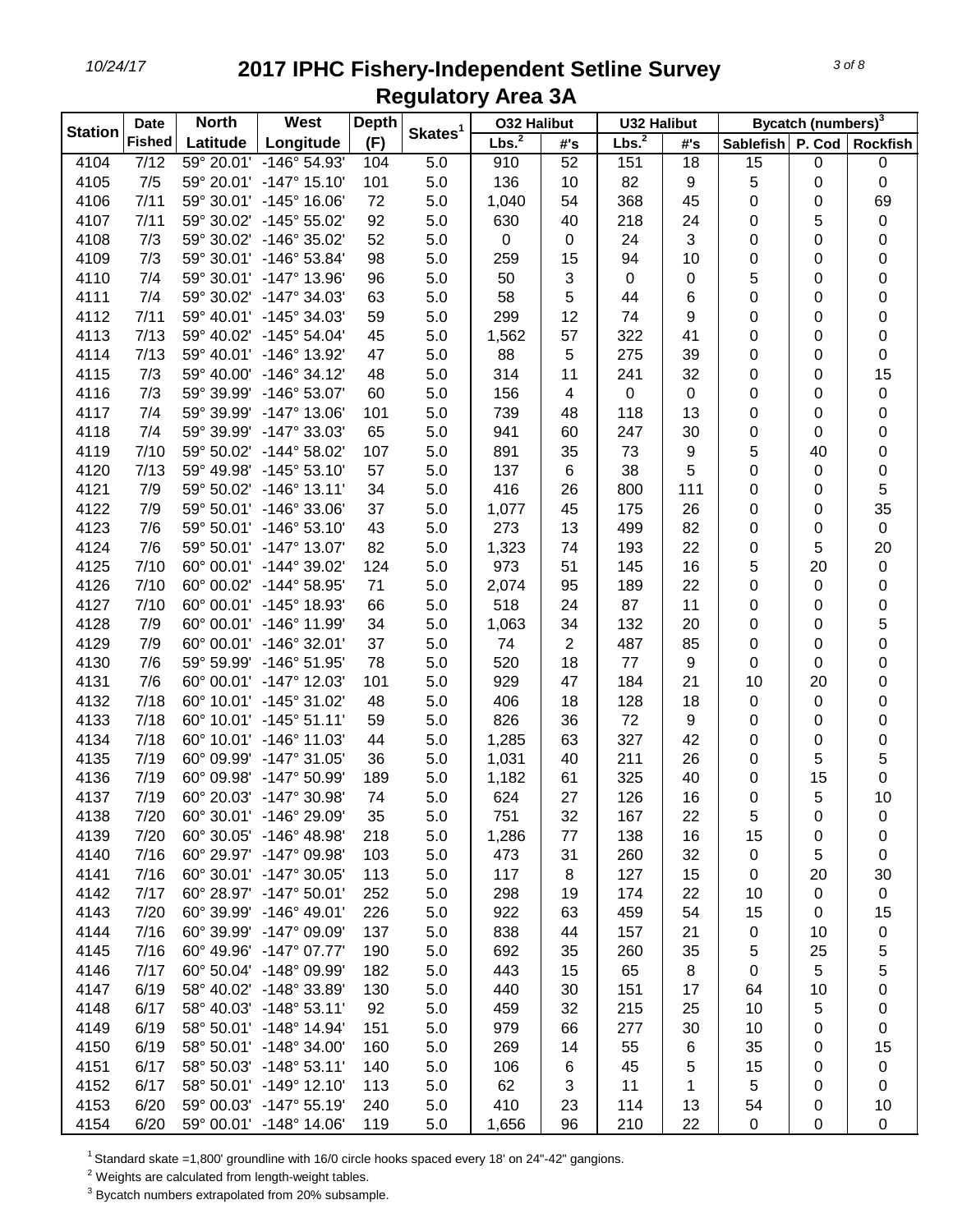| Lbs. <sup>2</sup><br>Lbs. <sup>2</sup><br><b>Fished</b><br>(F)<br>Latitude<br>Longitude<br>P. Cod<br>#'s<br><b>Sablefish</b><br><b>Rockfish</b><br>#'s<br>5.0<br>7<br>4155<br>6/24<br>59° 00.02' -148° 33.84'<br>132<br>22<br>0<br>323<br>64<br>0<br>0<br>4156<br>6/24<br>59° 00.03' -148° 52.98'<br>116<br>5.0<br>165<br>11<br>48<br>5<br>10<br>0<br>0<br>6/21<br>116<br>4157<br>59° 00.03' -149° 11.98'<br>5.0<br>186<br>12<br>$\pmb{0}$<br>15<br>0<br>0<br>0<br>127<br>16<br>4158<br>6/21<br>59° 00.01' -149° 31.92'<br>5.0<br>303<br>54<br>6<br>20<br>0<br>0<br>55<br>5<br>4159<br>7/5<br>$-147^{\circ}$ 35.07'<br>134<br>5.0<br>247<br>27<br>20<br>59° 10.03'<br>941<br>0<br>32<br>4160<br>6/20<br>59° 10.02' -147° 53.95'<br>110<br>5.0<br>497<br>122<br>13<br>0<br>$\,0\,$<br>0<br>318<br>37<br>45<br>4161<br>6/20<br>59° 10.04' -148° 14.22'<br>68<br>5.0<br>43<br>0<br>792<br>0<br>6/24<br>12<br>8<br>5<br>4162<br>59° 10.02' -148° 32.99'<br>83<br>5.0<br>222<br>74<br>0<br>0<br>5<br>4163<br>6/24<br>59° 10.01' -148° 52.99'<br>97<br>5.0<br>85<br>$\pmb{0}$<br>0<br>0<br>0<br>0<br>5<br>8<br>4164<br>6/21<br>59° 10.02' -149° 12.08'<br>85<br>5.0<br>202<br>31<br>4<br>0<br>0<br>6/21<br>$\overline{2}$<br>0<br>4165<br>59° 10.00' -149° 32.08'<br>87<br>5.0<br>124<br>6<br>17<br>0<br>0<br>5/30<br>$\overline{2}$<br>4166<br>59° 10.00' -149° 50.69'<br>75<br>5.0<br>$\pmb{0}$<br>0<br>15<br>0<br>0<br>0<br>26<br>10<br>4167<br>7/5<br>59° 19.99' -147° 34.19'<br>67<br>5.0<br>1,244<br>196<br>61<br>0<br>0<br>4168<br>6/25<br>59° 20.04' -147° 54.11'<br>99<br>5.0<br>961<br>52<br>163<br>18<br>10<br>0<br>0<br>4169<br>6/25<br>59° 20.01' -148° 13.01'<br>86<br>5.0<br>606<br>30<br>157<br>18<br>0<br>0<br>0<br>15<br>4170<br>6/26<br>59° 19.93' -148° 32.98'<br>51<br>5.0<br>487<br>15<br>42<br>6<br>0<br>0<br>17<br>4171<br>6/26<br>59° 19.94' -148° 53.06'<br>92<br>624<br>32<br>160<br>0<br>5.0<br>0<br>0<br>4172<br>6/13<br>59° 19.99'<br>-149° 11.99'<br>103<br>5.0<br>830<br>49<br>251<br>31<br>5<br>0<br>0<br>4173<br>6/13<br>59° 20.03'<br>$-149^{\circ}$ 32.08'<br>69<br>5.0<br>1,264<br>84<br>629<br>77<br>0<br>0<br>0<br>4174<br>6/16<br>59° 19.99'<br>$-149^{\circ}$ 51.07'<br>5.0<br>517<br>29<br>80<br>9<br>0<br>0<br>0<br>104<br>6/16<br>59° 19.94' -150° 11.01'<br>88<br>5.0<br>605<br>36<br>245<br>29<br>0<br>10<br>0<br>4175<br>4176<br>6/25<br>59° 30.02' -147° 53.01'<br>61<br>5.0<br>308<br>11<br>45<br>7<br>0<br>0<br>0<br>3<br>13<br>$\overline{\mathbf{c}}$<br>4177<br>6/25<br>59° 30.01' -148° 12.81'<br>114<br>5.0<br>56<br>5<br>0<br>0<br>6/26<br>52<br>4178<br>59° 29.99'<br>$-148^{\circ}$ 33.04'<br>5.0<br>284<br>16<br>357<br>0<br>0<br>0<br>54<br>$\overline{\mathbf{c}}$<br>4179<br>6/26<br>59° 29.99' -148° 51.65'<br>91<br>5.0<br>31<br>6<br>$\mathbf 1$<br>0<br>0<br>0<br>17<br>5<br>4180<br>6/13<br>59° 30.03' -149° 12.06'<br>124<br>5.0<br>648<br>44<br>147<br>10<br>0<br>89<br>0<br>4181<br>6/13<br>59° 29.99' -149° 32.06'<br>57<br>5.0<br>385<br>21<br>640<br>0<br>0<br>78<br>38<br>4182<br>6/16<br>59° 30.01' -149° 51.98'<br>112<br>1,485<br>335<br>20<br>0<br>5.0<br>0<br>4183<br>6/16<br>59° 30.01' -150° 10.92'<br>75<br>5.0<br>5<br>72<br>11<br>0<br>0<br>79<br>0<br>4184<br>7/2<br>39<br>2,247<br>84<br>270<br>34<br>10<br>59° 40.01' -147° 53.05'<br>5.0<br>0<br>0<br>4185<br>7/2<br>71<br>155<br>10<br>297<br>42<br>59° 40.03' -148° 13.10'<br>5.0<br>5<br>0<br>0<br>4186<br>6/27<br>59° 40.02' -148° 31.98'<br>115<br>11<br>5.0<br>1<br>$\pmb{0}$<br>0<br>0<br>0<br>0<br>4187<br>6/27<br>$\pmb{0}$<br>59° 40.01' -148° 51.91'<br>99<br>5.0<br>0<br>0<br>0<br>0<br>0<br>0<br>127<br>5<br>$\boldsymbol{0}$<br>4188<br>6/28<br>59° 40.05' -149° 11.99'<br>115<br>5.0<br>611<br>29<br>15<br>0<br>4189<br>6/28<br>59° 40.03' -149° 31.82'<br>159<br>5.0<br>30<br>140<br>5<br>5<br>556<br>16<br>0<br>4190<br>7/2<br>59° 50.01' -148° 12.07'<br>5.0<br>318<br>17<br>48<br>457<br>69<br>0<br>0<br>0<br>3<br>6/27<br>59° 49.98' -148° 32.09'<br>5.0<br>41<br>$\pmb{0}$<br>4191<br>73<br>0<br>0<br>0<br>0<br>$\overline{7}$<br>4192<br>6/27<br>59° 50.01' -148° 51.98'<br>5.0<br>53<br>5<br>93<br>181<br>6<br>0<br>10<br>4193<br>6/28<br>59° 50.01' -149° 11.93'<br>83<br>5.0<br>824<br>47<br>227<br>30<br>10<br>0<br>0<br>4194<br>6/28<br>59° 50.00' -149° 31.92'<br>5.0<br>571<br>23<br>114<br>15<br>10<br>86<br>$\pmb{0}$<br>0<br>4195<br>6/12<br>57° 59.97' -149° 12.99'<br>5.0<br>98<br>993<br>112<br>76<br>1,363<br>0<br>0<br>20<br>4196<br>6/12<br>58° 10.01' -148° 54.00'<br>5.0<br>85<br>$\mathbf 0$<br>72<br>1,580<br>110<br>759<br>0<br>0<br>4197<br>6/12<br>58° 09.99' -149° 12.96'<br>1,568<br>98<br>763<br>88<br>10<br>64<br>5.0<br>0<br>0<br>6/11<br>58° 09.98' -149° 32.08'<br>63<br>15<br>4198<br>59<br>5.0<br>618<br>45<br>495<br>0<br>0<br>6/11<br>31<br>5<br>4199<br>58° 10.04' -149° 51.00'<br>75<br>5.0<br>449<br>569<br>69<br>0<br>0<br>6/18<br>4200<br>58° 20.01' -148° 34.63'<br>110<br>5.0<br>558<br>38<br>332<br>37<br>5<br>54<br>0<br>4201<br>6/18<br>58° 20.02' -148° 54.02'<br>69<br>5.0<br>493<br>29<br>531<br>0<br>60<br>0<br>0<br>4202<br>6/9<br>$\overline{2}$<br>58° 20.01' -149° 12.94'<br>85<br>5.0<br>33<br>48<br>6<br>5<br>0<br>0<br>4203<br>6/11<br>58° 20.01' -149° 31.94'<br>5.0<br>470<br>31<br>399<br>40<br>83<br>50<br>0<br>0<br>4204<br>6/11<br>58° 20.01' -149° 51.06'<br>43<br>5.0<br>622<br>42<br>395<br>47<br>0<br>20<br>0<br>58° 20.02' -150° 10.08' |                | <b>Date</b> | <b>North</b> | <b>West</b> | <b>Depth</b> |                     | <b>032 Halibut</b> |    | <b>U32 Halibut</b> |    |   | Bycatch (numbers) <sup>3</sup> |           |
|-------------------------------------------------------------------------------------------------------------------------------------------------------------------------------------------------------------------------------------------------------------------------------------------------------------------------------------------------------------------------------------------------------------------------------------------------------------------------------------------------------------------------------------------------------------------------------------------------------------------------------------------------------------------------------------------------------------------------------------------------------------------------------------------------------------------------------------------------------------------------------------------------------------------------------------------------------------------------------------------------------------------------------------------------------------------------------------------------------------------------------------------------------------------------------------------------------------------------------------------------------------------------------------------------------------------------------------------------------------------------------------------------------------------------------------------------------------------------------------------------------------------------------------------------------------------------------------------------------------------------------------------------------------------------------------------------------------------------------------------------------------------------------------------------------------------------------------------------------------------------------------------------------------------------------------------------------------------------------------------------------------------------------------------------------------------------------------------------------------------------------------------------------------------------------------------------------------------------------------------------------------------------------------------------------------------------------------------------------------------------------------------------------------------------------------------------------------------------------------------------------------------------------------------------------------------------------------------------------------------------------------------------------------------------------------------------------------------------------------------------------------------------------------------------------------------------------------------------------------------------------------------------------------------------------------------------------------------------------------------------------------------------------------------------------------------------------------------------------------------------------------------------------------------------------------------------------------------------------------------------------------------------------------------------------------------------------------------------------------------------------------------------------------------------------------------------------------------------------------------------------------------------------------------------------------------------------------------------------------------------------------------------------------------------------------------------------------------------------------------------------------------------------------------------------------------------------------------------------------------------------------------------------------------------------------------------------------------------------------------------------------------------------------------------------------------------------------------------------------------------------------------------------------------------------------------------------------------------------------------------------------------------------------------------------------------------------------------------------------------------------------------------------------------------------------------------------------------------------------------------------------------------------------------------------------------------------------------------------------------------------------------------------------------------------------------------------------------------------------------------------------------------------------------------------------------------------------------------------------------------------------------------------------------------------------------------------------------------------------------------------------------------------------------------------------------------------------------------------------------------------------------------------------------------------------------------------------------------------------------------------------------------------------------------------------------------------------------------------------------------------------------------------------------------------------------------------------------|----------------|-------------|--------------|-------------|--------------|---------------------|--------------------|----|--------------------|----|---|--------------------------------|-----------|
|                                                                                                                                                                                                                                                                                                                                                                                                                                                                                                                                                                                                                                                                                                                                                                                                                                                                                                                                                                                                                                                                                                                                                                                                                                                                                                                                                                                                                                                                                                                                                                                                                                                                                                                                                                                                                                                                                                                                                                                                                                                                                                                                                                                                                                                                                                                                                                                                                                                                                                                                                                                                                                                                                                                                                                                                                                                                                                                                                                                                                                                                                                                                                                                                                                                                                                                                                                                                                                                                                                                                                                                                                                                                                                                                                                                                                                                                                                                                                                                                                                                                                                                                                                                                                                                                                                                                                                                                                                                                                                                                                                                                                                                                                                                                                                                                                                                                                                                                                                                                                                                                                                                                                                                                                                                                                                                                                                                                                                                                   | <b>Station</b> |             |              |             |              | Skates <sup>1</sup> |                    |    |                    |    |   |                                |           |
|                                                                                                                                                                                                                                                                                                                                                                                                                                                                                                                                                                                                                                                                                                                                                                                                                                                                                                                                                                                                                                                                                                                                                                                                                                                                                                                                                                                                                                                                                                                                                                                                                                                                                                                                                                                                                                                                                                                                                                                                                                                                                                                                                                                                                                                                                                                                                                                                                                                                                                                                                                                                                                                                                                                                                                                                                                                                                                                                                                                                                                                                                                                                                                                                                                                                                                                                                                                                                                                                                                                                                                                                                                                                                                                                                                                                                                                                                                                                                                                                                                                                                                                                                                                                                                                                                                                                                                                                                                                                                                                                                                                                                                                                                                                                                                                                                                                                                                                                                                                                                                                                                                                                                                                                                                                                                                                                                                                                                                                                   |                |             |              |             |              |                     |                    |    |                    |    |   |                                |           |
|                                                                                                                                                                                                                                                                                                                                                                                                                                                                                                                                                                                                                                                                                                                                                                                                                                                                                                                                                                                                                                                                                                                                                                                                                                                                                                                                                                                                                                                                                                                                                                                                                                                                                                                                                                                                                                                                                                                                                                                                                                                                                                                                                                                                                                                                                                                                                                                                                                                                                                                                                                                                                                                                                                                                                                                                                                                                                                                                                                                                                                                                                                                                                                                                                                                                                                                                                                                                                                                                                                                                                                                                                                                                                                                                                                                                                                                                                                                                                                                                                                                                                                                                                                                                                                                                                                                                                                                                                                                                                                                                                                                                                                                                                                                                                                                                                                                                                                                                                                                                                                                                                                                                                                                                                                                                                                                                                                                                                                                                   |                |             |              |             |              |                     |                    |    |                    |    |   |                                |           |
|                                                                                                                                                                                                                                                                                                                                                                                                                                                                                                                                                                                                                                                                                                                                                                                                                                                                                                                                                                                                                                                                                                                                                                                                                                                                                                                                                                                                                                                                                                                                                                                                                                                                                                                                                                                                                                                                                                                                                                                                                                                                                                                                                                                                                                                                                                                                                                                                                                                                                                                                                                                                                                                                                                                                                                                                                                                                                                                                                                                                                                                                                                                                                                                                                                                                                                                                                                                                                                                                                                                                                                                                                                                                                                                                                                                                                                                                                                                                                                                                                                                                                                                                                                                                                                                                                                                                                                                                                                                                                                                                                                                                                                                                                                                                                                                                                                                                                                                                                                                                                                                                                                                                                                                                                                                                                                                                                                                                                                                                   |                |             |              |             |              |                     |                    |    |                    |    |   |                                |           |
|                                                                                                                                                                                                                                                                                                                                                                                                                                                                                                                                                                                                                                                                                                                                                                                                                                                                                                                                                                                                                                                                                                                                                                                                                                                                                                                                                                                                                                                                                                                                                                                                                                                                                                                                                                                                                                                                                                                                                                                                                                                                                                                                                                                                                                                                                                                                                                                                                                                                                                                                                                                                                                                                                                                                                                                                                                                                                                                                                                                                                                                                                                                                                                                                                                                                                                                                                                                                                                                                                                                                                                                                                                                                                                                                                                                                                                                                                                                                                                                                                                                                                                                                                                                                                                                                                                                                                                                                                                                                                                                                                                                                                                                                                                                                                                                                                                                                                                                                                                                                                                                                                                                                                                                                                                                                                                                                                                                                                                                                   |                |             |              |             |              |                     |                    |    |                    |    |   |                                |           |
|                                                                                                                                                                                                                                                                                                                                                                                                                                                                                                                                                                                                                                                                                                                                                                                                                                                                                                                                                                                                                                                                                                                                                                                                                                                                                                                                                                                                                                                                                                                                                                                                                                                                                                                                                                                                                                                                                                                                                                                                                                                                                                                                                                                                                                                                                                                                                                                                                                                                                                                                                                                                                                                                                                                                                                                                                                                                                                                                                                                                                                                                                                                                                                                                                                                                                                                                                                                                                                                                                                                                                                                                                                                                                                                                                                                                                                                                                                                                                                                                                                                                                                                                                                                                                                                                                                                                                                                                                                                                                                                                                                                                                                                                                                                                                                                                                                                                                                                                                                                                                                                                                                                                                                                                                                                                                                                                                                                                                                                                   |                |             |              |             |              |                     |                    |    |                    |    |   |                                |           |
|                                                                                                                                                                                                                                                                                                                                                                                                                                                                                                                                                                                                                                                                                                                                                                                                                                                                                                                                                                                                                                                                                                                                                                                                                                                                                                                                                                                                                                                                                                                                                                                                                                                                                                                                                                                                                                                                                                                                                                                                                                                                                                                                                                                                                                                                                                                                                                                                                                                                                                                                                                                                                                                                                                                                                                                                                                                                                                                                                                                                                                                                                                                                                                                                                                                                                                                                                                                                                                                                                                                                                                                                                                                                                                                                                                                                                                                                                                                                                                                                                                                                                                                                                                                                                                                                                                                                                                                                                                                                                                                                                                                                                                                                                                                                                                                                                                                                                                                                                                                                                                                                                                                                                                                                                                                                                                                                                                                                                                                                   |                |             |              |             |              |                     |                    |    |                    |    |   |                                |           |
|                                                                                                                                                                                                                                                                                                                                                                                                                                                                                                                                                                                                                                                                                                                                                                                                                                                                                                                                                                                                                                                                                                                                                                                                                                                                                                                                                                                                                                                                                                                                                                                                                                                                                                                                                                                                                                                                                                                                                                                                                                                                                                                                                                                                                                                                                                                                                                                                                                                                                                                                                                                                                                                                                                                                                                                                                                                                                                                                                                                                                                                                                                                                                                                                                                                                                                                                                                                                                                                                                                                                                                                                                                                                                                                                                                                                                                                                                                                                                                                                                                                                                                                                                                                                                                                                                                                                                                                                                                                                                                                                                                                                                                                                                                                                                                                                                                                                                                                                                                                                                                                                                                                                                                                                                                                                                                                                                                                                                                                                   |                |             |              |             |              |                     |                    |    |                    |    |   |                                |           |
|                                                                                                                                                                                                                                                                                                                                                                                                                                                                                                                                                                                                                                                                                                                                                                                                                                                                                                                                                                                                                                                                                                                                                                                                                                                                                                                                                                                                                                                                                                                                                                                                                                                                                                                                                                                                                                                                                                                                                                                                                                                                                                                                                                                                                                                                                                                                                                                                                                                                                                                                                                                                                                                                                                                                                                                                                                                                                                                                                                                                                                                                                                                                                                                                                                                                                                                                                                                                                                                                                                                                                                                                                                                                                                                                                                                                                                                                                                                                                                                                                                                                                                                                                                                                                                                                                                                                                                                                                                                                                                                                                                                                                                                                                                                                                                                                                                                                                                                                                                                                                                                                                                                                                                                                                                                                                                                                                                                                                                                                   |                |             |              |             |              |                     |                    |    |                    |    |   |                                |           |
|                                                                                                                                                                                                                                                                                                                                                                                                                                                                                                                                                                                                                                                                                                                                                                                                                                                                                                                                                                                                                                                                                                                                                                                                                                                                                                                                                                                                                                                                                                                                                                                                                                                                                                                                                                                                                                                                                                                                                                                                                                                                                                                                                                                                                                                                                                                                                                                                                                                                                                                                                                                                                                                                                                                                                                                                                                                                                                                                                                                                                                                                                                                                                                                                                                                                                                                                                                                                                                                                                                                                                                                                                                                                                                                                                                                                                                                                                                                                                                                                                                                                                                                                                                                                                                                                                                                                                                                                                                                                                                                                                                                                                                                                                                                                                                                                                                                                                                                                                                                                                                                                                                                                                                                                                                                                                                                                                                                                                                                                   |                |             |              |             |              |                     |                    |    |                    |    |   |                                |           |
|                                                                                                                                                                                                                                                                                                                                                                                                                                                                                                                                                                                                                                                                                                                                                                                                                                                                                                                                                                                                                                                                                                                                                                                                                                                                                                                                                                                                                                                                                                                                                                                                                                                                                                                                                                                                                                                                                                                                                                                                                                                                                                                                                                                                                                                                                                                                                                                                                                                                                                                                                                                                                                                                                                                                                                                                                                                                                                                                                                                                                                                                                                                                                                                                                                                                                                                                                                                                                                                                                                                                                                                                                                                                                                                                                                                                                                                                                                                                                                                                                                                                                                                                                                                                                                                                                                                                                                                                                                                                                                                                                                                                                                                                                                                                                                                                                                                                                                                                                                                                                                                                                                                                                                                                                                                                                                                                                                                                                                                                   |                |             |              |             |              |                     |                    |    |                    |    |   |                                |           |
|                                                                                                                                                                                                                                                                                                                                                                                                                                                                                                                                                                                                                                                                                                                                                                                                                                                                                                                                                                                                                                                                                                                                                                                                                                                                                                                                                                                                                                                                                                                                                                                                                                                                                                                                                                                                                                                                                                                                                                                                                                                                                                                                                                                                                                                                                                                                                                                                                                                                                                                                                                                                                                                                                                                                                                                                                                                                                                                                                                                                                                                                                                                                                                                                                                                                                                                                                                                                                                                                                                                                                                                                                                                                                                                                                                                                                                                                                                                                                                                                                                                                                                                                                                                                                                                                                                                                                                                                                                                                                                                                                                                                                                                                                                                                                                                                                                                                                                                                                                                                                                                                                                                                                                                                                                                                                                                                                                                                                                                                   |                |             |              |             |              |                     |                    |    |                    |    |   |                                |           |
|                                                                                                                                                                                                                                                                                                                                                                                                                                                                                                                                                                                                                                                                                                                                                                                                                                                                                                                                                                                                                                                                                                                                                                                                                                                                                                                                                                                                                                                                                                                                                                                                                                                                                                                                                                                                                                                                                                                                                                                                                                                                                                                                                                                                                                                                                                                                                                                                                                                                                                                                                                                                                                                                                                                                                                                                                                                                                                                                                                                                                                                                                                                                                                                                                                                                                                                                                                                                                                                                                                                                                                                                                                                                                                                                                                                                                                                                                                                                                                                                                                                                                                                                                                                                                                                                                                                                                                                                                                                                                                                                                                                                                                                                                                                                                                                                                                                                                                                                                                                                                                                                                                                                                                                                                                                                                                                                                                                                                                                                   |                |             |              |             |              |                     |                    |    |                    |    |   |                                |           |
|                                                                                                                                                                                                                                                                                                                                                                                                                                                                                                                                                                                                                                                                                                                                                                                                                                                                                                                                                                                                                                                                                                                                                                                                                                                                                                                                                                                                                                                                                                                                                                                                                                                                                                                                                                                                                                                                                                                                                                                                                                                                                                                                                                                                                                                                                                                                                                                                                                                                                                                                                                                                                                                                                                                                                                                                                                                                                                                                                                                                                                                                                                                                                                                                                                                                                                                                                                                                                                                                                                                                                                                                                                                                                                                                                                                                                                                                                                                                                                                                                                                                                                                                                                                                                                                                                                                                                                                                                                                                                                                                                                                                                                                                                                                                                                                                                                                                                                                                                                                                                                                                                                                                                                                                                                                                                                                                                                                                                                                                   |                |             |              |             |              |                     |                    |    |                    |    |   |                                |           |
|                                                                                                                                                                                                                                                                                                                                                                                                                                                                                                                                                                                                                                                                                                                                                                                                                                                                                                                                                                                                                                                                                                                                                                                                                                                                                                                                                                                                                                                                                                                                                                                                                                                                                                                                                                                                                                                                                                                                                                                                                                                                                                                                                                                                                                                                                                                                                                                                                                                                                                                                                                                                                                                                                                                                                                                                                                                                                                                                                                                                                                                                                                                                                                                                                                                                                                                                                                                                                                                                                                                                                                                                                                                                                                                                                                                                                                                                                                                                                                                                                                                                                                                                                                                                                                                                                                                                                                                                                                                                                                                                                                                                                                                                                                                                                                                                                                                                                                                                                                                                                                                                                                                                                                                                                                                                                                                                                                                                                                                                   |                |             |              |             |              |                     |                    |    |                    |    |   |                                |           |
|                                                                                                                                                                                                                                                                                                                                                                                                                                                                                                                                                                                                                                                                                                                                                                                                                                                                                                                                                                                                                                                                                                                                                                                                                                                                                                                                                                                                                                                                                                                                                                                                                                                                                                                                                                                                                                                                                                                                                                                                                                                                                                                                                                                                                                                                                                                                                                                                                                                                                                                                                                                                                                                                                                                                                                                                                                                                                                                                                                                                                                                                                                                                                                                                                                                                                                                                                                                                                                                                                                                                                                                                                                                                                                                                                                                                                                                                                                                                                                                                                                                                                                                                                                                                                                                                                                                                                                                                                                                                                                                                                                                                                                                                                                                                                                                                                                                                                                                                                                                                                                                                                                                                                                                                                                                                                                                                                                                                                                                                   |                |             |              |             |              |                     |                    |    |                    |    |   |                                |           |
|                                                                                                                                                                                                                                                                                                                                                                                                                                                                                                                                                                                                                                                                                                                                                                                                                                                                                                                                                                                                                                                                                                                                                                                                                                                                                                                                                                                                                                                                                                                                                                                                                                                                                                                                                                                                                                                                                                                                                                                                                                                                                                                                                                                                                                                                                                                                                                                                                                                                                                                                                                                                                                                                                                                                                                                                                                                                                                                                                                                                                                                                                                                                                                                                                                                                                                                                                                                                                                                                                                                                                                                                                                                                                                                                                                                                                                                                                                                                                                                                                                                                                                                                                                                                                                                                                                                                                                                                                                                                                                                                                                                                                                                                                                                                                                                                                                                                                                                                                                                                                                                                                                                                                                                                                                                                                                                                                                                                                                                                   |                |             |              |             |              |                     |                    |    |                    |    |   |                                |           |
|                                                                                                                                                                                                                                                                                                                                                                                                                                                                                                                                                                                                                                                                                                                                                                                                                                                                                                                                                                                                                                                                                                                                                                                                                                                                                                                                                                                                                                                                                                                                                                                                                                                                                                                                                                                                                                                                                                                                                                                                                                                                                                                                                                                                                                                                                                                                                                                                                                                                                                                                                                                                                                                                                                                                                                                                                                                                                                                                                                                                                                                                                                                                                                                                                                                                                                                                                                                                                                                                                                                                                                                                                                                                                                                                                                                                                                                                                                                                                                                                                                                                                                                                                                                                                                                                                                                                                                                                                                                                                                                                                                                                                                                                                                                                                                                                                                                                                                                                                                                                                                                                                                                                                                                                                                                                                                                                                                                                                                                                   |                |             |              |             |              |                     |                    |    |                    |    |   |                                |           |
|                                                                                                                                                                                                                                                                                                                                                                                                                                                                                                                                                                                                                                                                                                                                                                                                                                                                                                                                                                                                                                                                                                                                                                                                                                                                                                                                                                                                                                                                                                                                                                                                                                                                                                                                                                                                                                                                                                                                                                                                                                                                                                                                                                                                                                                                                                                                                                                                                                                                                                                                                                                                                                                                                                                                                                                                                                                                                                                                                                                                                                                                                                                                                                                                                                                                                                                                                                                                                                                                                                                                                                                                                                                                                                                                                                                                                                                                                                                                                                                                                                                                                                                                                                                                                                                                                                                                                                                                                                                                                                                                                                                                                                                                                                                                                                                                                                                                                                                                                                                                                                                                                                                                                                                                                                                                                                                                                                                                                                                                   |                |             |              |             |              |                     |                    |    |                    |    |   |                                |           |
|                                                                                                                                                                                                                                                                                                                                                                                                                                                                                                                                                                                                                                                                                                                                                                                                                                                                                                                                                                                                                                                                                                                                                                                                                                                                                                                                                                                                                                                                                                                                                                                                                                                                                                                                                                                                                                                                                                                                                                                                                                                                                                                                                                                                                                                                                                                                                                                                                                                                                                                                                                                                                                                                                                                                                                                                                                                                                                                                                                                                                                                                                                                                                                                                                                                                                                                                                                                                                                                                                                                                                                                                                                                                                                                                                                                                                                                                                                                                                                                                                                                                                                                                                                                                                                                                                                                                                                                                                                                                                                                                                                                                                                                                                                                                                                                                                                                                                                                                                                                                                                                                                                                                                                                                                                                                                                                                                                                                                                                                   |                |             |              |             |              |                     |                    |    |                    |    |   |                                |           |
|                                                                                                                                                                                                                                                                                                                                                                                                                                                                                                                                                                                                                                                                                                                                                                                                                                                                                                                                                                                                                                                                                                                                                                                                                                                                                                                                                                                                                                                                                                                                                                                                                                                                                                                                                                                                                                                                                                                                                                                                                                                                                                                                                                                                                                                                                                                                                                                                                                                                                                                                                                                                                                                                                                                                                                                                                                                                                                                                                                                                                                                                                                                                                                                                                                                                                                                                                                                                                                                                                                                                                                                                                                                                                                                                                                                                                                                                                                                                                                                                                                                                                                                                                                                                                                                                                                                                                                                                                                                                                                                                                                                                                                                                                                                                                                                                                                                                                                                                                                                                                                                                                                                                                                                                                                                                                                                                                                                                                                                                   |                |             |              |             |              |                     |                    |    |                    |    |   |                                |           |
|                                                                                                                                                                                                                                                                                                                                                                                                                                                                                                                                                                                                                                                                                                                                                                                                                                                                                                                                                                                                                                                                                                                                                                                                                                                                                                                                                                                                                                                                                                                                                                                                                                                                                                                                                                                                                                                                                                                                                                                                                                                                                                                                                                                                                                                                                                                                                                                                                                                                                                                                                                                                                                                                                                                                                                                                                                                                                                                                                                                                                                                                                                                                                                                                                                                                                                                                                                                                                                                                                                                                                                                                                                                                                                                                                                                                                                                                                                                                                                                                                                                                                                                                                                                                                                                                                                                                                                                                                                                                                                                                                                                                                                                                                                                                                                                                                                                                                                                                                                                                                                                                                                                                                                                                                                                                                                                                                                                                                                                                   |                |             |              |             |              |                     |                    |    |                    |    |   |                                |           |
|                                                                                                                                                                                                                                                                                                                                                                                                                                                                                                                                                                                                                                                                                                                                                                                                                                                                                                                                                                                                                                                                                                                                                                                                                                                                                                                                                                                                                                                                                                                                                                                                                                                                                                                                                                                                                                                                                                                                                                                                                                                                                                                                                                                                                                                                                                                                                                                                                                                                                                                                                                                                                                                                                                                                                                                                                                                                                                                                                                                                                                                                                                                                                                                                                                                                                                                                                                                                                                                                                                                                                                                                                                                                                                                                                                                                                                                                                                                                                                                                                                                                                                                                                                                                                                                                                                                                                                                                                                                                                                                                                                                                                                                                                                                                                                                                                                                                                                                                                                                                                                                                                                                                                                                                                                                                                                                                                                                                                                                                   |                |             |              |             |              |                     |                    |    |                    |    |   |                                |           |
|                                                                                                                                                                                                                                                                                                                                                                                                                                                                                                                                                                                                                                                                                                                                                                                                                                                                                                                                                                                                                                                                                                                                                                                                                                                                                                                                                                                                                                                                                                                                                                                                                                                                                                                                                                                                                                                                                                                                                                                                                                                                                                                                                                                                                                                                                                                                                                                                                                                                                                                                                                                                                                                                                                                                                                                                                                                                                                                                                                                                                                                                                                                                                                                                                                                                                                                                                                                                                                                                                                                                                                                                                                                                                                                                                                                                                                                                                                                                                                                                                                                                                                                                                                                                                                                                                                                                                                                                                                                                                                                                                                                                                                                                                                                                                                                                                                                                                                                                                                                                                                                                                                                                                                                                                                                                                                                                                                                                                                                                   |                |             |              |             |              |                     |                    |    |                    |    |   |                                |           |
|                                                                                                                                                                                                                                                                                                                                                                                                                                                                                                                                                                                                                                                                                                                                                                                                                                                                                                                                                                                                                                                                                                                                                                                                                                                                                                                                                                                                                                                                                                                                                                                                                                                                                                                                                                                                                                                                                                                                                                                                                                                                                                                                                                                                                                                                                                                                                                                                                                                                                                                                                                                                                                                                                                                                                                                                                                                                                                                                                                                                                                                                                                                                                                                                                                                                                                                                                                                                                                                                                                                                                                                                                                                                                                                                                                                                                                                                                                                                                                                                                                                                                                                                                                                                                                                                                                                                                                                                                                                                                                                                                                                                                                                                                                                                                                                                                                                                                                                                                                                                                                                                                                                                                                                                                                                                                                                                                                                                                                                                   |                |             |              |             |              |                     |                    |    |                    |    |   |                                |           |
|                                                                                                                                                                                                                                                                                                                                                                                                                                                                                                                                                                                                                                                                                                                                                                                                                                                                                                                                                                                                                                                                                                                                                                                                                                                                                                                                                                                                                                                                                                                                                                                                                                                                                                                                                                                                                                                                                                                                                                                                                                                                                                                                                                                                                                                                                                                                                                                                                                                                                                                                                                                                                                                                                                                                                                                                                                                                                                                                                                                                                                                                                                                                                                                                                                                                                                                                                                                                                                                                                                                                                                                                                                                                                                                                                                                                                                                                                                                                                                                                                                                                                                                                                                                                                                                                                                                                                                                                                                                                                                                                                                                                                                                                                                                                                                                                                                                                                                                                                                                                                                                                                                                                                                                                                                                                                                                                                                                                                                                                   |                |             |              |             |              |                     |                    |    |                    |    |   |                                |           |
|                                                                                                                                                                                                                                                                                                                                                                                                                                                                                                                                                                                                                                                                                                                                                                                                                                                                                                                                                                                                                                                                                                                                                                                                                                                                                                                                                                                                                                                                                                                                                                                                                                                                                                                                                                                                                                                                                                                                                                                                                                                                                                                                                                                                                                                                                                                                                                                                                                                                                                                                                                                                                                                                                                                                                                                                                                                                                                                                                                                                                                                                                                                                                                                                                                                                                                                                                                                                                                                                                                                                                                                                                                                                                                                                                                                                                                                                                                                                                                                                                                                                                                                                                                                                                                                                                                                                                                                                                                                                                                                                                                                                                                                                                                                                                                                                                                                                                                                                                                                                                                                                                                                                                                                                                                                                                                                                                                                                                                                                   |                |             |              |             |              |                     |                    |    |                    |    |   |                                |           |
|                                                                                                                                                                                                                                                                                                                                                                                                                                                                                                                                                                                                                                                                                                                                                                                                                                                                                                                                                                                                                                                                                                                                                                                                                                                                                                                                                                                                                                                                                                                                                                                                                                                                                                                                                                                                                                                                                                                                                                                                                                                                                                                                                                                                                                                                                                                                                                                                                                                                                                                                                                                                                                                                                                                                                                                                                                                                                                                                                                                                                                                                                                                                                                                                                                                                                                                                                                                                                                                                                                                                                                                                                                                                                                                                                                                                                                                                                                                                                                                                                                                                                                                                                                                                                                                                                                                                                                                                                                                                                                                                                                                                                                                                                                                                                                                                                                                                                                                                                                                                                                                                                                                                                                                                                                                                                                                                                                                                                                                                   |                |             |              |             |              |                     |                    |    |                    |    |   |                                |           |
|                                                                                                                                                                                                                                                                                                                                                                                                                                                                                                                                                                                                                                                                                                                                                                                                                                                                                                                                                                                                                                                                                                                                                                                                                                                                                                                                                                                                                                                                                                                                                                                                                                                                                                                                                                                                                                                                                                                                                                                                                                                                                                                                                                                                                                                                                                                                                                                                                                                                                                                                                                                                                                                                                                                                                                                                                                                                                                                                                                                                                                                                                                                                                                                                                                                                                                                                                                                                                                                                                                                                                                                                                                                                                                                                                                                                                                                                                                                                                                                                                                                                                                                                                                                                                                                                                                                                                                                                                                                                                                                                                                                                                                                                                                                                                                                                                                                                                                                                                                                                                                                                                                                                                                                                                                                                                                                                                                                                                                                                   |                |             |              |             |              |                     |                    |    |                    |    |   |                                |           |
|                                                                                                                                                                                                                                                                                                                                                                                                                                                                                                                                                                                                                                                                                                                                                                                                                                                                                                                                                                                                                                                                                                                                                                                                                                                                                                                                                                                                                                                                                                                                                                                                                                                                                                                                                                                                                                                                                                                                                                                                                                                                                                                                                                                                                                                                                                                                                                                                                                                                                                                                                                                                                                                                                                                                                                                                                                                                                                                                                                                                                                                                                                                                                                                                                                                                                                                                                                                                                                                                                                                                                                                                                                                                                                                                                                                                                                                                                                                                                                                                                                                                                                                                                                                                                                                                                                                                                                                                                                                                                                                                                                                                                                                                                                                                                                                                                                                                                                                                                                                                                                                                                                                                                                                                                                                                                                                                                                                                                                                                   |                |             |              |             |              |                     |                    |    |                    |    |   |                                |           |
|                                                                                                                                                                                                                                                                                                                                                                                                                                                                                                                                                                                                                                                                                                                                                                                                                                                                                                                                                                                                                                                                                                                                                                                                                                                                                                                                                                                                                                                                                                                                                                                                                                                                                                                                                                                                                                                                                                                                                                                                                                                                                                                                                                                                                                                                                                                                                                                                                                                                                                                                                                                                                                                                                                                                                                                                                                                                                                                                                                                                                                                                                                                                                                                                                                                                                                                                                                                                                                                                                                                                                                                                                                                                                                                                                                                                                                                                                                                                                                                                                                                                                                                                                                                                                                                                                                                                                                                                                                                                                                                                                                                                                                                                                                                                                                                                                                                                                                                                                                                                                                                                                                                                                                                                                                                                                                                                                                                                                                                                   |                |             |              |             |              |                     |                    |    |                    |    |   |                                |           |
|                                                                                                                                                                                                                                                                                                                                                                                                                                                                                                                                                                                                                                                                                                                                                                                                                                                                                                                                                                                                                                                                                                                                                                                                                                                                                                                                                                                                                                                                                                                                                                                                                                                                                                                                                                                                                                                                                                                                                                                                                                                                                                                                                                                                                                                                                                                                                                                                                                                                                                                                                                                                                                                                                                                                                                                                                                                                                                                                                                                                                                                                                                                                                                                                                                                                                                                                                                                                                                                                                                                                                                                                                                                                                                                                                                                                                                                                                                                                                                                                                                                                                                                                                                                                                                                                                                                                                                                                                                                                                                                                                                                                                                                                                                                                                                                                                                                                                                                                                                                                                                                                                                                                                                                                                                                                                                                                                                                                                                                                   |                |             |              |             |              |                     |                    |    |                    |    |   |                                |           |
|                                                                                                                                                                                                                                                                                                                                                                                                                                                                                                                                                                                                                                                                                                                                                                                                                                                                                                                                                                                                                                                                                                                                                                                                                                                                                                                                                                                                                                                                                                                                                                                                                                                                                                                                                                                                                                                                                                                                                                                                                                                                                                                                                                                                                                                                                                                                                                                                                                                                                                                                                                                                                                                                                                                                                                                                                                                                                                                                                                                                                                                                                                                                                                                                                                                                                                                                                                                                                                                                                                                                                                                                                                                                                                                                                                                                                                                                                                                                                                                                                                                                                                                                                                                                                                                                                                                                                                                                                                                                                                                                                                                                                                                                                                                                                                                                                                                                                                                                                                                                                                                                                                                                                                                                                                                                                                                                                                                                                                                                   |                |             |              |             |              |                     |                    |    |                    |    |   |                                |           |
|                                                                                                                                                                                                                                                                                                                                                                                                                                                                                                                                                                                                                                                                                                                                                                                                                                                                                                                                                                                                                                                                                                                                                                                                                                                                                                                                                                                                                                                                                                                                                                                                                                                                                                                                                                                                                                                                                                                                                                                                                                                                                                                                                                                                                                                                                                                                                                                                                                                                                                                                                                                                                                                                                                                                                                                                                                                                                                                                                                                                                                                                                                                                                                                                                                                                                                                                                                                                                                                                                                                                                                                                                                                                                                                                                                                                                                                                                                                                                                                                                                                                                                                                                                                                                                                                                                                                                                                                                                                                                                                                                                                                                                                                                                                                                                                                                                                                                                                                                                                                                                                                                                                                                                                                                                                                                                                                                                                                                                                                   |                |             |              |             |              |                     |                    |    |                    |    |   |                                |           |
|                                                                                                                                                                                                                                                                                                                                                                                                                                                                                                                                                                                                                                                                                                                                                                                                                                                                                                                                                                                                                                                                                                                                                                                                                                                                                                                                                                                                                                                                                                                                                                                                                                                                                                                                                                                                                                                                                                                                                                                                                                                                                                                                                                                                                                                                                                                                                                                                                                                                                                                                                                                                                                                                                                                                                                                                                                                                                                                                                                                                                                                                                                                                                                                                                                                                                                                                                                                                                                                                                                                                                                                                                                                                                                                                                                                                                                                                                                                                                                                                                                                                                                                                                                                                                                                                                                                                                                                                                                                                                                                                                                                                                                                                                                                                                                                                                                                                                                                                                                                                                                                                                                                                                                                                                                                                                                                                                                                                                                                                   |                |             |              |             |              |                     |                    |    |                    |    |   |                                |           |
|                                                                                                                                                                                                                                                                                                                                                                                                                                                                                                                                                                                                                                                                                                                                                                                                                                                                                                                                                                                                                                                                                                                                                                                                                                                                                                                                                                                                                                                                                                                                                                                                                                                                                                                                                                                                                                                                                                                                                                                                                                                                                                                                                                                                                                                                                                                                                                                                                                                                                                                                                                                                                                                                                                                                                                                                                                                                                                                                                                                                                                                                                                                                                                                                                                                                                                                                                                                                                                                                                                                                                                                                                                                                                                                                                                                                                                                                                                                                                                                                                                                                                                                                                                                                                                                                                                                                                                                                                                                                                                                                                                                                                                                                                                                                                                                                                                                                                                                                                                                                                                                                                                                                                                                                                                                                                                                                                                                                                                                                   |                |             |              |             |              |                     |                    |    |                    |    |   |                                |           |
|                                                                                                                                                                                                                                                                                                                                                                                                                                                                                                                                                                                                                                                                                                                                                                                                                                                                                                                                                                                                                                                                                                                                                                                                                                                                                                                                                                                                                                                                                                                                                                                                                                                                                                                                                                                                                                                                                                                                                                                                                                                                                                                                                                                                                                                                                                                                                                                                                                                                                                                                                                                                                                                                                                                                                                                                                                                                                                                                                                                                                                                                                                                                                                                                                                                                                                                                                                                                                                                                                                                                                                                                                                                                                                                                                                                                                                                                                                                                                                                                                                                                                                                                                                                                                                                                                                                                                                                                                                                                                                                                                                                                                                                                                                                                                                                                                                                                                                                                                                                                                                                                                                                                                                                                                                                                                                                                                                                                                                                                   |                |             |              |             |              |                     |                    |    |                    |    |   |                                |           |
|                                                                                                                                                                                                                                                                                                                                                                                                                                                                                                                                                                                                                                                                                                                                                                                                                                                                                                                                                                                                                                                                                                                                                                                                                                                                                                                                                                                                                                                                                                                                                                                                                                                                                                                                                                                                                                                                                                                                                                                                                                                                                                                                                                                                                                                                                                                                                                                                                                                                                                                                                                                                                                                                                                                                                                                                                                                                                                                                                                                                                                                                                                                                                                                                                                                                                                                                                                                                                                                                                                                                                                                                                                                                                                                                                                                                                                                                                                                                                                                                                                                                                                                                                                                                                                                                                                                                                                                                                                                                                                                                                                                                                                                                                                                                                                                                                                                                                                                                                                                                                                                                                                                                                                                                                                                                                                                                                                                                                                                                   |                |             |              |             |              |                     |                    |    |                    |    |   |                                |           |
|                                                                                                                                                                                                                                                                                                                                                                                                                                                                                                                                                                                                                                                                                                                                                                                                                                                                                                                                                                                                                                                                                                                                                                                                                                                                                                                                                                                                                                                                                                                                                                                                                                                                                                                                                                                                                                                                                                                                                                                                                                                                                                                                                                                                                                                                                                                                                                                                                                                                                                                                                                                                                                                                                                                                                                                                                                                                                                                                                                                                                                                                                                                                                                                                                                                                                                                                                                                                                                                                                                                                                                                                                                                                                                                                                                                                                                                                                                                                                                                                                                                                                                                                                                                                                                                                                                                                                                                                                                                                                                                                                                                                                                                                                                                                                                                                                                                                                                                                                                                                                                                                                                                                                                                                                                                                                                                                                                                                                                                                   |                |             |              |             |              |                     |                    |    |                    |    |   |                                |           |
|                                                                                                                                                                                                                                                                                                                                                                                                                                                                                                                                                                                                                                                                                                                                                                                                                                                                                                                                                                                                                                                                                                                                                                                                                                                                                                                                                                                                                                                                                                                                                                                                                                                                                                                                                                                                                                                                                                                                                                                                                                                                                                                                                                                                                                                                                                                                                                                                                                                                                                                                                                                                                                                                                                                                                                                                                                                                                                                                                                                                                                                                                                                                                                                                                                                                                                                                                                                                                                                                                                                                                                                                                                                                                                                                                                                                                                                                                                                                                                                                                                                                                                                                                                                                                                                                                                                                                                                                                                                                                                                                                                                                                                                                                                                                                                                                                                                                                                                                                                                                                                                                                                                                                                                                                                                                                                                                                                                                                                                                   |                |             |              |             |              |                     |                    |    |                    |    |   |                                |           |
|                                                                                                                                                                                                                                                                                                                                                                                                                                                                                                                                                                                                                                                                                                                                                                                                                                                                                                                                                                                                                                                                                                                                                                                                                                                                                                                                                                                                                                                                                                                                                                                                                                                                                                                                                                                                                                                                                                                                                                                                                                                                                                                                                                                                                                                                                                                                                                                                                                                                                                                                                                                                                                                                                                                                                                                                                                                                                                                                                                                                                                                                                                                                                                                                                                                                                                                                                                                                                                                                                                                                                                                                                                                                                                                                                                                                                                                                                                                                                                                                                                                                                                                                                                                                                                                                                                                                                                                                                                                                                                                                                                                                                                                                                                                                                                                                                                                                                                                                                                                                                                                                                                                                                                                                                                                                                                                                                                                                                                                                   |                |             |              |             |              |                     |                    |    |                    |    |   |                                |           |
|                                                                                                                                                                                                                                                                                                                                                                                                                                                                                                                                                                                                                                                                                                                                                                                                                                                                                                                                                                                                                                                                                                                                                                                                                                                                                                                                                                                                                                                                                                                                                                                                                                                                                                                                                                                                                                                                                                                                                                                                                                                                                                                                                                                                                                                                                                                                                                                                                                                                                                                                                                                                                                                                                                                                                                                                                                                                                                                                                                                                                                                                                                                                                                                                                                                                                                                                                                                                                                                                                                                                                                                                                                                                                                                                                                                                                                                                                                                                                                                                                                                                                                                                                                                                                                                                                                                                                                                                                                                                                                                                                                                                                                                                                                                                                                                                                                                                                                                                                                                                                                                                                                                                                                                                                                                                                                                                                                                                                                                                   |                |             |              |             |              |                     |                    |    |                    |    |   |                                |           |
|                                                                                                                                                                                                                                                                                                                                                                                                                                                                                                                                                                                                                                                                                                                                                                                                                                                                                                                                                                                                                                                                                                                                                                                                                                                                                                                                                                                                                                                                                                                                                                                                                                                                                                                                                                                                                                                                                                                                                                                                                                                                                                                                                                                                                                                                                                                                                                                                                                                                                                                                                                                                                                                                                                                                                                                                                                                                                                                                                                                                                                                                                                                                                                                                                                                                                                                                                                                                                                                                                                                                                                                                                                                                                                                                                                                                                                                                                                                                                                                                                                                                                                                                                                                                                                                                                                                                                                                                                                                                                                                                                                                                                                                                                                                                                                                                                                                                                                                                                                                                                                                                                                                                                                                                                                                                                                                                                                                                                                                                   |                |             |              |             |              |                     |                    |    |                    |    |   |                                |           |
|                                                                                                                                                                                                                                                                                                                                                                                                                                                                                                                                                                                                                                                                                                                                                                                                                                                                                                                                                                                                                                                                                                                                                                                                                                                                                                                                                                                                                                                                                                                                                                                                                                                                                                                                                                                                                                                                                                                                                                                                                                                                                                                                                                                                                                                                                                                                                                                                                                                                                                                                                                                                                                                                                                                                                                                                                                                                                                                                                                                                                                                                                                                                                                                                                                                                                                                                                                                                                                                                                                                                                                                                                                                                                                                                                                                                                                                                                                                                                                                                                                                                                                                                                                                                                                                                                                                                                                                                                                                                                                                                                                                                                                                                                                                                                                                                                                                                                                                                                                                                                                                                                                                                                                                                                                                                                                                                                                                                                                                                   |                |             |              |             |              |                     |                    |    |                    |    |   |                                |           |
|                                                                                                                                                                                                                                                                                                                                                                                                                                                                                                                                                                                                                                                                                                                                                                                                                                                                                                                                                                                                                                                                                                                                                                                                                                                                                                                                                                                                                                                                                                                                                                                                                                                                                                                                                                                                                                                                                                                                                                                                                                                                                                                                                                                                                                                                                                                                                                                                                                                                                                                                                                                                                                                                                                                                                                                                                                                                                                                                                                                                                                                                                                                                                                                                                                                                                                                                                                                                                                                                                                                                                                                                                                                                                                                                                                                                                                                                                                                                                                                                                                                                                                                                                                                                                                                                                                                                                                                                                                                                                                                                                                                                                                                                                                                                                                                                                                                                                                                                                                                                                                                                                                                                                                                                                                                                                                                                                                                                                                                                   |                |             |              |             |              |                     |                    |    |                    |    |   |                                |           |
|                                                                                                                                                                                                                                                                                                                                                                                                                                                                                                                                                                                                                                                                                                                                                                                                                                                                                                                                                                                                                                                                                                                                                                                                                                                                                                                                                                                                                                                                                                                                                                                                                                                                                                                                                                                                                                                                                                                                                                                                                                                                                                                                                                                                                                                                                                                                                                                                                                                                                                                                                                                                                                                                                                                                                                                                                                                                                                                                                                                                                                                                                                                                                                                                                                                                                                                                                                                                                                                                                                                                                                                                                                                                                                                                                                                                                                                                                                                                                                                                                                                                                                                                                                                                                                                                                                                                                                                                                                                                                                                                                                                                                                                                                                                                                                                                                                                                                                                                                                                                                                                                                                                                                                                                                                                                                                                                                                                                                                                                   |                |             |              |             |              |                     |                    |    |                    |    |   |                                |           |
|                                                                                                                                                                                                                                                                                                                                                                                                                                                                                                                                                                                                                                                                                                                                                                                                                                                                                                                                                                                                                                                                                                                                                                                                                                                                                                                                                                                                                                                                                                                                                                                                                                                                                                                                                                                                                                                                                                                                                                                                                                                                                                                                                                                                                                                                                                                                                                                                                                                                                                                                                                                                                                                                                                                                                                                                                                                                                                                                                                                                                                                                                                                                                                                                                                                                                                                                                                                                                                                                                                                                                                                                                                                                                                                                                                                                                                                                                                                                                                                                                                                                                                                                                                                                                                                                                                                                                                                                                                                                                                                                                                                                                                                                                                                                                                                                                                                                                                                                                                                                                                                                                                                                                                                                                                                                                                                                                                                                                                                                   |                |             |              |             |              |                     |                    |    |                    |    |   |                                |           |
|                                                                                                                                                                                                                                                                                                                                                                                                                                                                                                                                                                                                                                                                                                                                                                                                                                                                                                                                                                                                                                                                                                                                                                                                                                                                                                                                                                                                                                                                                                                                                                                                                                                                                                                                                                                                                                                                                                                                                                                                                                                                                                                                                                                                                                                                                                                                                                                                                                                                                                                                                                                                                                                                                                                                                                                                                                                                                                                                                                                                                                                                                                                                                                                                                                                                                                                                                                                                                                                                                                                                                                                                                                                                                                                                                                                                                                                                                                                                                                                                                                                                                                                                                                                                                                                                                                                                                                                                                                                                                                                                                                                                                                                                                                                                                                                                                                                                                                                                                                                                                                                                                                                                                                                                                                                                                                                                                                                                                                                                   |                |             |              |             |              |                     |                    |    |                    |    |   |                                |           |
|                                                                                                                                                                                                                                                                                                                                                                                                                                                                                                                                                                                                                                                                                                                                                                                                                                                                                                                                                                                                                                                                                                                                                                                                                                                                                                                                                                                                                                                                                                                                                                                                                                                                                                                                                                                                                                                                                                                                                                                                                                                                                                                                                                                                                                                                                                                                                                                                                                                                                                                                                                                                                                                                                                                                                                                                                                                                                                                                                                                                                                                                                                                                                                                                                                                                                                                                                                                                                                                                                                                                                                                                                                                                                                                                                                                                                                                                                                                                                                                                                                                                                                                                                                                                                                                                                                                                                                                                                                                                                                                                                                                                                                                                                                                                                                                                                                                                                                                                                                                                                                                                                                                                                                                                                                                                                                                                                                                                                                                                   |                |             |              |             |              |                     |                    |    |                    |    |   |                                |           |
|                                                                                                                                                                                                                                                                                                                                                                                                                                                                                                                                                                                                                                                                                                                                                                                                                                                                                                                                                                                                                                                                                                                                                                                                                                                                                                                                                                                                                                                                                                                                                                                                                                                                                                                                                                                                                                                                                                                                                                                                                                                                                                                                                                                                                                                                                                                                                                                                                                                                                                                                                                                                                                                                                                                                                                                                                                                                                                                                                                                                                                                                                                                                                                                                                                                                                                                                                                                                                                                                                                                                                                                                                                                                                                                                                                                                                                                                                                                                                                                                                                                                                                                                                                                                                                                                                                                                                                                                                                                                                                                                                                                                                                                                                                                                                                                                                                                                                                                                                                                                                                                                                                                                                                                                                                                                                                                                                                                                                                                                   |                |             |              |             |              |                     |                    |    |                    |    |   |                                |           |
|                                                                                                                                                                                                                                                                                                                                                                                                                                                                                                                                                                                                                                                                                                                                                                                                                                                                                                                                                                                                                                                                                                                                                                                                                                                                                                                                                                                                                                                                                                                                                                                                                                                                                                                                                                                                                                                                                                                                                                                                                                                                                                                                                                                                                                                                                                                                                                                                                                                                                                                                                                                                                                                                                                                                                                                                                                                                                                                                                                                                                                                                                                                                                                                                                                                                                                                                                                                                                                                                                                                                                                                                                                                                                                                                                                                                                                                                                                                                                                                                                                                                                                                                                                                                                                                                                                                                                                                                                                                                                                                                                                                                                                                                                                                                                                                                                                                                                                                                                                                                                                                                                                                                                                                                                                                                                                                                                                                                                                                                   |                |             |              |             |              |                     |                    |    |                    |    |   |                                |           |
|                                                                                                                                                                                                                                                                                                                                                                                                                                                                                                                                                                                                                                                                                                                                                                                                                                                                                                                                                                                                                                                                                                                                                                                                                                                                                                                                                                                                                                                                                                                                                                                                                                                                                                                                                                                                                                                                                                                                                                                                                                                                                                                                                                                                                                                                                                                                                                                                                                                                                                                                                                                                                                                                                                                                                                                                                                                                                                                                                                                                                                                                                                                                                                                                                                                                                                                                                                                                                                                                                                                                                                                                                                                                                                                                                                                                                                                                                                                                                                                                                                                                                                                                                                                                                                                                                                                                                                                                                                                                                                                                                                                                                                                                                                                                                                                                                                                                                                                                                                                                                                                                                                                                                                                                                                                                                                                                                                                                                                                                   | 4205           | 6/10        |              |             | 28           | 5.0                 | 514                | 24 | 584                | 74 | 0 | 0                              | $\pmb{0}$ |

Standard skate =1,800' groundline with 16/0 circle hooks spaced every 18' on 24"-42" gangions.

Weights are calculated from length-weight tables.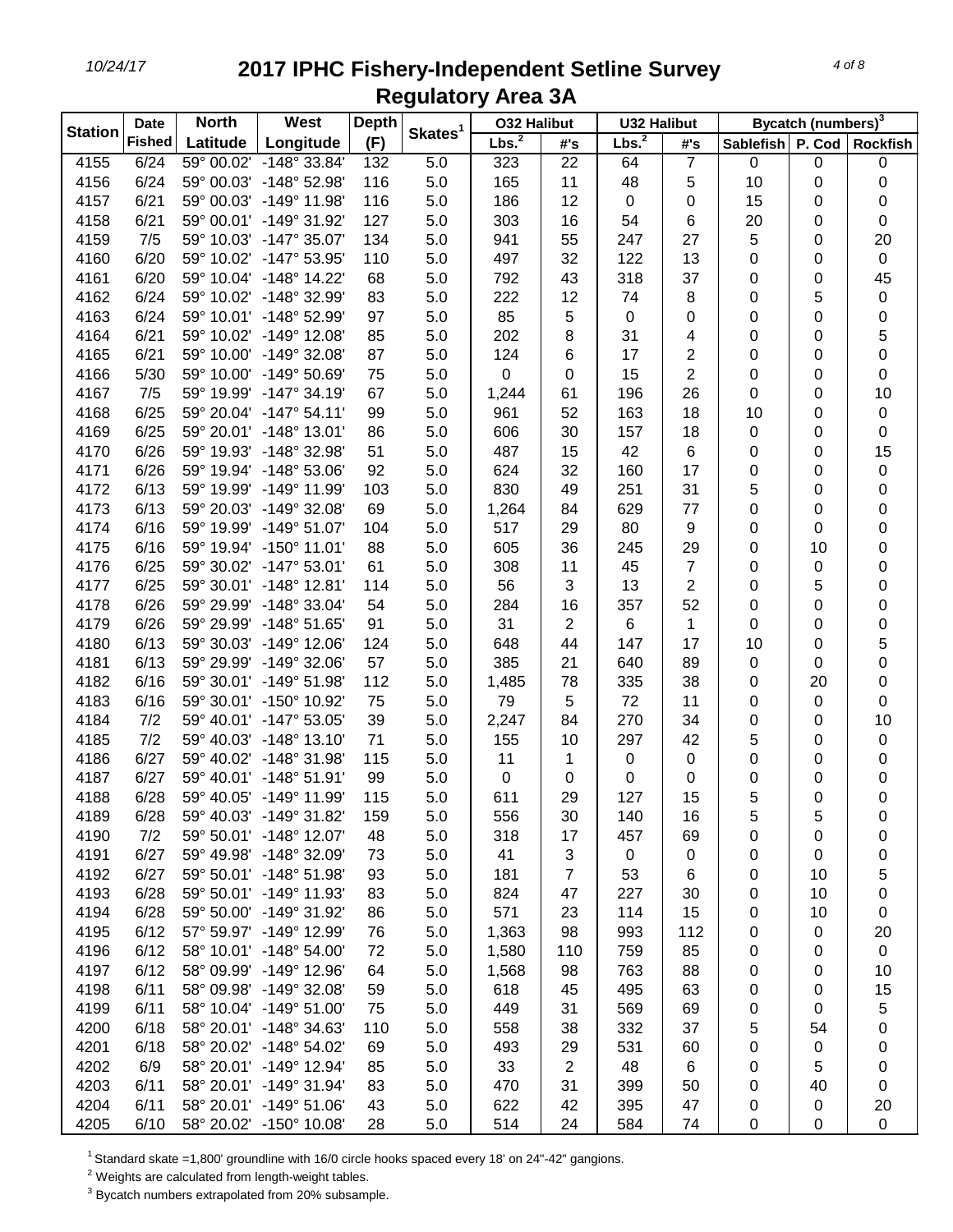|                | <b>Date</b>   | <b>North</b> | West                    | <b>Depth</b> |                     | <b>032 Halibut</b> |     | <b>U32 Halibut</b> |                |           | Bycatch (numbers) <sup>3</sup> |                 |
|----------------|---------------|--------------|-------------------------|--------------|---------------------|--------------------|-----|--------------------|----------------|-----------|--------------------------------|-----------------|
| <b>Station</b> | <b>Fished</b> | Latitude     | Longitude               | (F)          | Skates <sup>1</sup> | Lbs. <sup>2</sup>  | #'s | Lbs. <sup>2</sup>  | #'s            | Sablefish | P. Cod                         | <b>Rockfish</b> |
| 4206           | 6/10          |              | 58° 20.02' -150° 28.85' | 31           | 5.0                 | 72                 | 6   | 77                 | 10             | 0         | 0                              | 0               |
| 4207           | 6/18          |              | 58° 30.01' -148° 34.29' | 72           | 5.0                 | 663                | 43  | 489                | 60             | 0         | 0                              | 0               |
| 4208           | 6/18          |              | 58° 30.00' -148° 52.84' | 62           | 5.0                 | 693                | 41  | 340                | 43             | 0         | 0                              | 5               |
| 4209           | 6/9           |              | 58° 29.99' -149° 13.07' | 67           | 5.0                 | 0                  | 0   | 0                  | $\pmb{0}$      | 0         | 0                              | 0               |
| 4210           | 6/9           |              | 58° 30.02' -149° 32.11' | 76           | 5.0                 | 0                  | 0   | 26                 | 3              | 0         | 0                              | 0               |
| 4211           | 6/9           |              | 58° 30.02' -149° 50.99' | 75           | 5.0                 | 52                 | 4   | 64                 | $\overline{7}$ | 0         | 0                              | 0               |
| 4212           | 6/10          |              | 58° 30.00' -150° 09.86' | 50           | 5.0                 | 11                 | 1   | 122                | 17             | 0         | 0                              | 0               |
| 4213           | 6/10          |              | 58° 30.02' -150° 28.89' | 47           | 5.0                 | 14                 | 1   | 24                 | 3              | 0         | 0                              | 0               |
| 4214           | 6/2           |              | 58° 30.02' -150° 47.76' | 56           | 5.0                 | 145                | 8   | 149                | 19             | 0         | 0                              | 15              |
| 4215           | 6/17          |              | 58° 40.02' -149° 13.02' | 75           | 5.0                 | 146                | 9   | 36                 | 4              | 0         | 0                              | 0               |
| 4216           | 6/8           |              | 58° 40.01' -149° 31.99' | 73           | 4.9                 | 13                 | 1   | 27                 | 3              | 0         | 0                              | 0               |
| 4217           | 6/8           |              | 58° 40.04' -149° 51.02' | 81           | 5.0                 | 12                 | 1   | 48                 | 6              | 0         | 0                              | 0               |
| 4218           | 6/4           |              | 58° 40.02' -150° 09.99' | 68           | 5.0                 | 124                | 9   | 118                | 14             | 0         | 0                              | 0               |
| 4219           | 6/4           |              | 58° 40.02' -150° 28.99' | 110          | 5.0                 | $\mathbf 0$        | 0   | $\mathbf 0$        | 0              | 0         | 0                              | 0               |
| 4220           | 6/2           |              | 58° 39.98' -150° 48.97' | 111          | 5.0                 | 53                 | 4   | 13                 | 2              | 0         | 0                              | 0               |
| 4221           | 6/2           |              | 58° 40.01' -151° 08.10' | 105          | 5.0                 | 62                 | 4   | 29                 | 3              | 0         | 0                              | 0               |
| 4222           | 6/8           |              | 58° 50.03' -149° 32.05' | 122          | 5.0                 | 77                 | 4   | 10                 | 1              | 10        | 0                              | 0               |
| 4223           | 6/8           |              | 58° 50.02' -149° 50.91' | 130          | 5.0                 | 263                | 16  | 50                 | 5              | 25        | 0                              | 0               |
| 4224           | 6/4           |              | 58° 49.99' -150° 10.02' | 89           | 5.0                 | 48                 | 3   | $\mathbf 0$        | 0              | 0         | 5                              | 0               |
| 4225           | 6/3           |              | 58° 50.02' -150° 30.21' | 94           | 5.0                 | 75                 | 5   | 66                 | 7              | 0         | 0                              | 0               |
| 4226           | 6/3           |              | 58° 50.02' -150° 49.02' | 97           | 5.0                 | 11                 | 1   | 38                 | 4              | 0         | 0                              | 0               |
| 4227           | 6/1           |              | 58° 50.02' -151° 08.19' | 79           | 5.0                 | 11                 | 1   | 34                 | 4              | 0         | 0                              | 0               |
| 4228           | 6/1           |              | 58° 50.02' -151° 27.82' | 60           | 5.0                 | 0                  | 0   | 72                 | 10             | 0         | 0                              | 10              |
| 4229           | 5/30          |              | 59° 00.01' -149° 51.06' | 122          | 4.9                 | 183                | 11  | 36                 | 5              | 0         | 0                              | 0               |
| 4230           | 5/30          |              | 59° 00.01' -150° 11.03' | 105          | 5.0                 | 53                 | 4   | 48                 | 5              | 0         | 0                              | 0               |
| 4231           | 6/3           |              | 59° 00.03' -150° 29.80' | 65           | 5.0                 | 140                | 10  | 44                 | 5              | 0         | 0                              | 0               |
| 4232           | 6/3           |              | 59° 00.00' -150° 50.05' | 90           | 5.0                 | 459                | 26  | 237                | 28             | 0         | 5                              | 0               |
| 4233           | 6/1           |              | 59° 00.03' -151° 08.89' | 83           | 5.0                 | 92                 | 5   | $\mathbf 0$        | $\mathbf 0$    | 0         | 0                              | 0               |
| 4234           | 6/1           |              | 59° 00.02' -151° 28.01' | 70           | 5.0                 | 140                | 8   | 33                 | 5              | 0         | 0                              | 0               |
| 4235           | 5/30          |              | 59° 10.00' -150° 11.16' | 69           | 5.0                 | 630                | 40  | 505                | 63             | 0         | 0                              | 0               |
| 4236           | 5/31          |              | 59° 09.99' -150° 29.95' | 68           | 4.9                 | 209                | 16  | 515                | 71             | 0         | 0                              | 0               |
| 4237           | 5/31          |              | 59° 10.01' -150° 50.75' | 54           | 5.0                 | 1,139              | 52  | 412                | 49             | 0         | 5                              | 35              |
| 4238           | 5/31          |              | 59° 10.01' -151° 08.99' | 30           | 5.0                 | 941                | 38  | 181                | 25             | 0         | 0                              | 10              |
| 4239           | 5/31          |              | 59° 20.09' -150° 33.97' | 114          | 5.0                 | 1,249              | 48  | 126                | 16             | 0         | 88                             | 5               |
| 4240           | 5/29          |              | 57° 20.06' -150° 46.18' | 87           | 5.0                 | 742                | 53  | 803                | 93             | 10        | 10                             | 5               |
| 4241           | 5/30          |              | 57° 29.99' -150° 09.23' | 245          | 5.0                 | 1,180              | 83  | 443                | 50             | 15        | 0                              | 0               |
| 4242           | 5/31          |              | 57° 30.05' -150° 27.68' | 88           | 5.0                 | 290                | 21  | 673                | 82             | 0         | 25                             | 0               |
| 4243           | 5/31          |              | 57° 28.48' -150° 45.50' | 53           | 5.0                 | 763                | 51  | 615                | 78             | 0         | 10                             | 0               |
| 4244           | 5/30          |              | 57° 40.05' -149° 49.94' | 240          | 5.0                 | 769                | 53  | 368                | 40             | 35        | $\pmb{0}$                      | 10              |
| 4245           | 5/30          |              | 57° 40.05' -150° 08.30' | 116          | 4.9                 | 521                | 36  | 608                | 70             | 15        | 39                             | 0               |
| 4246           | 5/31          |              | 57° 40.14' -150° 27.54' | 53           | 5.0                 | 1,107              | 77  | 937                | 117            | 0         | 0                              | 0               |
| 4247           | 6/1           |              | 57° 40.01' -150° 46.80' | 48           | 5.0                 | 1,873              | 105 | 651                | 77             | 0         | 0                              | 0               |
| 4248           | 6/21          |              | 57° 40.15' -151° 05.03' | 41           | 5.0                 | 304                | 18  | 145                | 16             | 0         | 0                              | 0               |
| 4249           | 6/21          |              | 57° 39.92' -151° 23.81' | 35           | 5.0                 | 272                | 13  | 63                 | 8              | 0         | 0                              | 0               |
| 4250           | 6/10          |              | 57° 49.93' -149° 32.27' | 209          | 5.0                 | 1,294              | 79  | 373                | 40             | 25        | 0                              | 15              |
| 4251           | 6/10          |              | 57° 49.91' -149° 49.97' | 140          | 5.0                 | 1,035              | 77  | 806                | 89             | 10        | 0                              | 0               |
| 4252           | 6/11          |              | 57° 50.03' -150° 08.02' | 110          | 5.0                 | 521                | 35  | 361                | 42             | 5         | 30                             | 0               |
| 4253           | 6/11          |              | 57° 50.12' -150° 27.65' | 50           | 5.0                 | 1,824              | 109 | 881                | 111            | 0         | 0                              | 0               |
| 4254           | 6/1           |              | 57° 49.99' -150° 46.34' | 47           | 5.0                 | 1,057              | 62  | 843                | 103            | 0         | 0                              | 0               |
| 4255           | 6/1           |              | 57° 50.03' -151° 05.67' | 39           | 5.0                 | 874                | 47  | 1,025              | 138            | 0         | 0                              | 0               |
| 4256           | 6/21          |              | 57° 50.17' -151° 23.91' | 30           | 5.0                 | 349                | 23  | 902                | 123            | 0         | 0                              | 0               |

<sup>1</sup> Standard skate =1,800' groundline with 16/0 circle hooks spaced every 18' on 24"-42" gangions.

Weights are calculated from length-weight tables.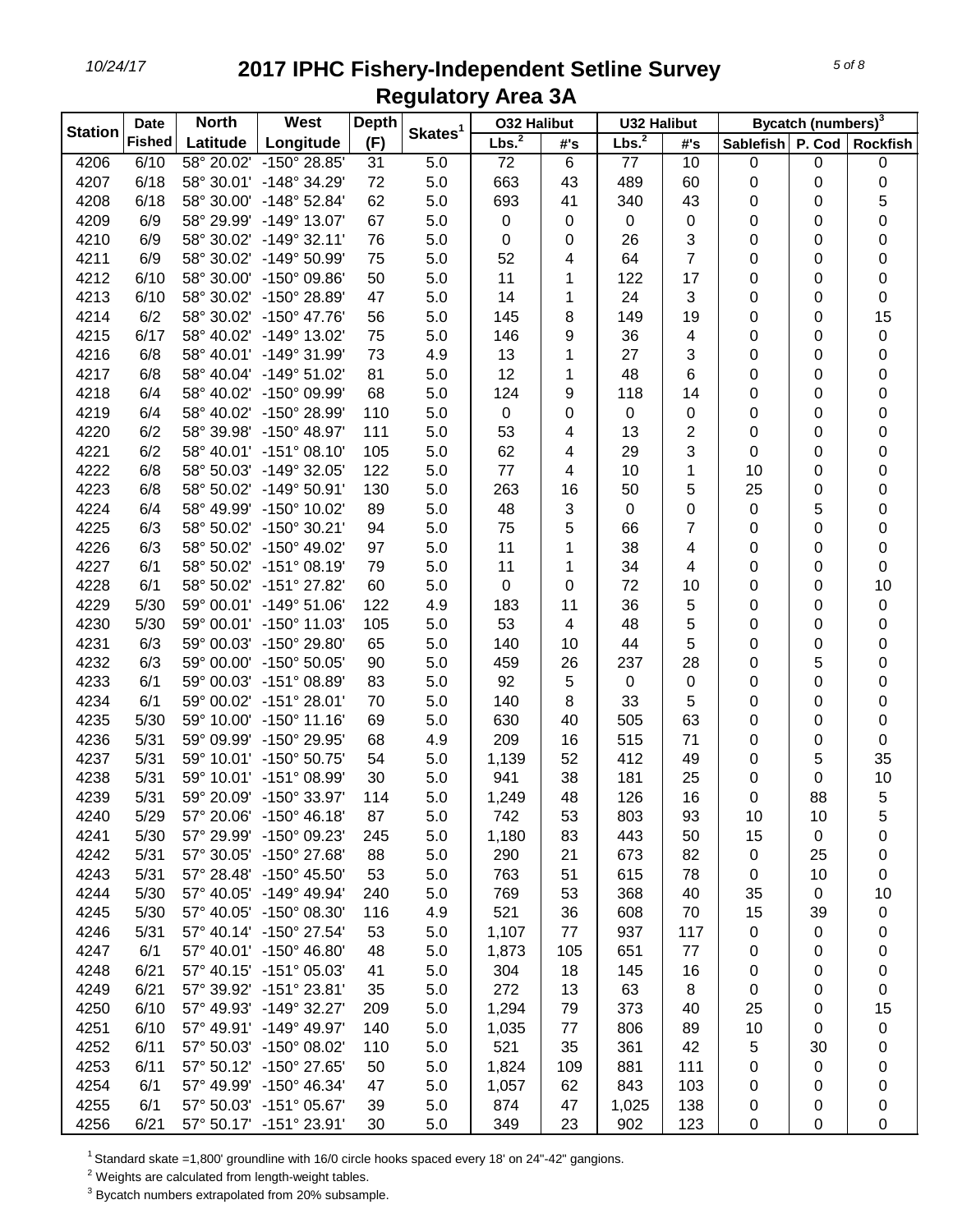| Bycatch (numbers) <sup>3</sup><br>Skates <sup>1</sup><br><b>Station</b><br>Lbs. <sup>2</sup><br>Lbs. <sup>2</sup><br><b>Fished</b><br>Latitude<br>Longitude<br>(F)<br>P. Cod<br>#'s<br>Sablefish<br><b>Rockfish</b><br>#'s<br>57° 50.18' -151° 42.97'<br>4257<br>6/2<br>5.0<br>511<br>27<br>421<br>60<br>0<br>15<br>$\pmb{0}$<br>30<br>4258<br>6/2<br>57° 50.12' -152° 02.27'<br>51<br>5.0<br>565<br>33<br>461<br>59<br>0<br>10<br>0<br>4259<br>6/10<br>57° 59.63'<br>$-149^{\circ}$ 32.03<br>79<br>5.0<br>184<br>14<br>322<br>37<br>5<br>0<br>0<br>297<br>32<br>35<br>15<br>4260<br>6/9<br>57° 59.97' -149° 51.36'<br>128<br>5.0<br>933<br>57<br>0<br>353<br>39<br>5<br>15<br>4261<br>6/9<br>57° 59.91' -150° 08.41'<br>130<br>5.0<br>21<br>0<br>289<br>32<br>5<br>20<br>4262<br>6/11<br>58° 00.05'<br>$-150^{\circ}$ 27.60<br>90<br>5.0<br>291<br>19<br>277<br>0<br>521<br>65<br>4263<br>6/12<br>58° 00.11' -150° 46.41'<br>71<br>5.0<br>1,147<br>76<br>0<br>15<br>0<br>75<br>69<br>4264<br>6/12<br>$-151^{\circ}$ 05.93'<br>45<br>5.0<br>1,308<br>606<br>0<br>0<br>58° 00.00'<br>0<br>78<br>0<br>4265<br>6/20<br>57° 59.97' -151° 24.85'<br>43<br>5.0<br>580<br>40<br>569<br>0<br>0<br>4266<br>6/20<br>$-151^{\circ}$ 43.96'<br>63<br>5.0<br>437<br>30<br>861<br>108<br>0<br>25<br>0<br>58° 00.00'<br>33<br>4267<br>6/3<br>57° 59.87' -152° 02.44'<br>5.0<br>378<br>16<br>264<br>10<br>0<br>97<br>0<br>26<br>35<br>4268<br>6/3<br>58° 00.06' -152° 21.63'<br>5.0<br>489<br>140<br>17<br>10<br>0<br>119<br>93<br>0<br>4269<br>5.0<br>103<br>862<br>0<br>6/9<br>58° 10.28' -150° 09.63'<br>76<br>1,554<br>0<br>4270<br>6/8<br>58° 09.77' -150° 28.73'<br>61<br>5.0<br>239<br>14<br>69<br>8<br>0<br>0<br>0<br>13<br>4271<br>6/8<br>58° 10.04' -150° 48.45'<br>60<br>5.0<br>112<br>8<br>104<br>0<br>0<br>0<br>4272<br>6/12<br>58° 09.98' -151° 06.93'<br>79<br>5.0<br>149<br>41<br>5<br>0<br>0<br>10<br>0<br>5<br>0<br>4273<br>6/19<br>58° 09.91' -151° 24.76'<br>81<br>922<br>104<br>20<br>90<br>5.0<br>1,236<br>5<br>4274<br>6/20<br>58° 08.76' -151° 41.66'<br>35<br>5.0<br>67<br>337<br>47<br>1,778<br>0<br>0<br>4275<br>6/8<br>58° 20.10'<br>$-150^{\circ}$ 48.28'<br>36<br>5.0<br>0<br>254<br>38<br>0<br>0<br>0<br>0<br>$\overline{2}$<br>28<br>3<br>4276<br>6/13<br>58° 20.03' -151° 06.23'<br>69<br>5.0<br>29<br>0<br>0<br>0<br>4277<br>6/19<br>58° 19.96' -151° 25.76'<br>39<br>5.0<br>1,892<br>135<br>997<br>114<br>0<br>0<br>0<br>32<br>23<br>4278<br>6/19<br>58° 20.07' -151° 45.05'<br>31<br>5.0<br>179<br>0<br>0<br>0<br>920<br>14<br>4279<br>6/13<br>58° 30.09' -151° 06.53'<br>56<br>5.0<br>78<br>6<br>116<br>0<br>0<br>0<br>4280<br>35<br>10<br>6/18<br>58° 29.80'<br>$-151^{\circ}$ 27.42<br>95<br>5.0<br>572<br>39<br>305<br>0<br>0<br>113<br>13<br>15<br>4281<br>6/18<br>58° 30.11' -151° 45.69'<br>97<br>5.0<br>967<br>53<br>10<br>0<br>16<br>5<br>4282<br>6/18<br>58° 39.93'<br>$-151^{\circ}$ 27.27'<br>103<br>5.0<br>249<br>261<br>29<br>10<br>0<br>0<br>4283<br>6/17<br>58° 40.06'<br>$-151^{\circ}$ 46.43<br>5.0<br>1,976<br>125<br>717<br>86<br>0<br>5<br>69<br>4284<br>6/17<br>58° 40.05'<br>-152° 05.98'<br>71<br>5.0<br>760<br>47<br>349<br>44<br>0<br>0<br>0<br>725<br>77<br>20<br>4285<br>6/17<br>58° 49.28' -152° 06.07'<br>55<br>35<br>560<br>0<br>5.0<br>0<br>4286<br>6/16<br>56<br>724<br>87<br>5<br>$\pmb{0}$<br>56° 19.93' -152° 50.39'<br>5.0<br>1,221<br>71<br>0<br>4287<br>6/16<br>56° 19.98' -153° 07.48'<br>52<br>358<br>45<br>0<br>0<br>4.9<br>761<br>54<br>0<br>4288<br>6/17<br>56° 19.84' -153° 25.81'<br>33<br>25<br>77<br>12<br>5.1<br>560<br>0<br>0<br>0 |
|----------------------------------------------------------------------------------------------------------------------------------------------------------------------------------------------------------------------------------------------------------------------------------------------------------------------------------------------------------------------------------------------------------------------------------------------------------------------------------------------------------------------------------------------------------------------------------------------------------------------------------------------------------------------------------------------------------------------------------------------------------------------------------------------------------------------------------------------------------------------------------------------------------------------------------------------------------------------------------------------------------------------------------------------------------------------------------------------------------------------------------------------------------------------------------------------------------------------------------------------------------------------------------------------------------------------------------------------------------------------------------------------------------------------------------------------------------------------------------------------------------------------------------------------------------------------------------------------------------------------------------------------------------------------------------------------------------------------------------------------------------------------------------------------------------------------------------------------------------------------------------------------------------------------------------------------------------------------------------------------------------------------------------------------------------------------------------------------------------------------------------------------------------------------------------------------------------------------------------------------------------------------------------------------------------------------------------------------------------------------------------------------------------------------------------------------------------------------------------------------------------------------------------------------------------------------------------------------------------------------------------------------------------------------------------------------------------------------------------------------------------------------------------------------------------------------------------------------------------------------------------------------------------------------------------------------------------------------------------------------------------------------------------------------------------------------------------------------------------------------------------------------------------------------------------------------------------------------------------------------------------------------------------------------------------------------------------------------------------------------------------------------------------------------------------------------------------------------------------------------------------------------------------------------------------------------------------------------------------|
|                                                                                                                                                                                                                                                                                                                                                                                                                                                                                                                                                                                                                                                                                                                                                                                                                                                                                                                                                                                                                                                                                                                                                                                                                                                                                                                                                                                                                                                                                                                                                                                                                                                                                                                                                                                                                                                                                                                                                                                                                                                                                                                                                                                                                                                                                                                                                                                                                                                                                                                                                                                                                                                                                                                                                                                                                                                                                                                                                                                                                                                                                                                                                                                                                                                                                                                                                                                                                                                                                                                                                                                                          |
|                                                                                                                                                                                                                                                                                                                                                                                                                                                                                                                                                                                                                                                                                                                                                                                                                                                                                                                                                                                                                                                                                                                                                                                                                                                                                                                                                                                                                                                                                                                                                                                                                                                                                                                                                                                                                                                                                                                                                                                                                                                                                                                                                                                                                                                                                                                                                                                                                                                                                                                                                                                                                                                                                                                                                                                                                                                                                                                                                                                                                                                                                                                                                                                                                                                                                                                                                                                                                                                                                                                                                                                                          |
|                                                                                                                                                                                                                                                                                                                                                                                                                                                                                                                                                                                                                                                                                                                                                                                                                                                                                                                                                                                                                                                                                                                                                                                                                                                                                                                                                                                                                                                                                                                                                                                                                                                                                                                                                                                                                                                                                                                                                                                                                                                                                                                                                                                                                                                                                                                                                                                                                                                                                                                                                                                                                                                                                                                                                                                                                                                                                                                                                                                                                                                                                                                                                                                                                                                                                                                                                                                                                                                                                                                                                                                                          |
|                                                                                                                                                                                                                                                                                                                                                                                                                                                                                                                                                                                                                                                                                                                                                                                                                                                                                                                                                                                                                                                                                                                                                                                                                                                                                                                                                                                                                                                                                                                                                                                                                                                                                                                                                                                                                                                                                                                                                                                                                                                                                                                                                                                                                                                                                                                                                                                                                                                                                                                                                                                                                                                                                                                                                                                                                                                                                                                                                                                                                                                                                                                                                                                                                                                                                                                                                                                                                                                                                                                                                                                                          |
|                                                                                                                                                                                                                                                                                                                                                                                                                                                                                                                                                                                                                                                                                                                                                                                                                                                                                                                                                                                                                                                                                                                                                                                                                                                                                                                                                                                                                                                                                                                                                                                                                                                                                                                                                                                                                                                                                                                                                                                                                                                                                                                                                                                                                                                                                                                                                                                                                                                                                                                                                                                                                                                                                                                                                                                                                                                                                                                                                                                                                                                                                                                                                                                                                                                                                                                                                                                                                                                                                                                                                                                                          |
|                                                                                                                                                                                                                                                                                                                                                                                                                                                                                                                                                                                                                                                                                                                                                                                                                                                                                                                                                                                                                                                                                                                                                                                                                                                                                                                                                                                                                                                                                                                                                                                                                                                                                                                                                                                                                                                                                                                                                                                                                                                                                                                                                                                                                                                                                                                                                                                                                                                                                                                                                                                                                                                                                                                                                                                                                                                                                                                                                                                                                                                                                                                                                                                                                                                                                                                                                                                                                                                                                                                                                                                                          |
|                                                                                                                                                                                                                                                                                                                                                                                                                                                                                                                                                                                                                                                                                                                                                                                                                                                                                                                                                                                                                                                                                                                                                                                                                                                                                                                                                                                                                                                                                                                                                                                                                                                                                                                                                                                                                                                                                                                                                                                                                                                                                                                                                                                                                                                                                                                                                                                                                                                                                                                                                                                                                                                                                                                                                                                                                                                                                                                                                                                                                                                                                                                                                                                                                                                                                                                                                                                                                                                                                                                                                                                                          |
|                                                                                                                                                                                                                                                                                                                                                                                                                                                                                                                                                                                                                                                                                                                                                                                                                                                                                                                                                                                                                                                                                                                                                                                                                                                                                                                                                                                                                                                                                                                                                                                                                                                                                                                                                                                                                                                                                                                                                                                                                                                                                                                                                                                                                                                                                                                                                                                                                                                                                                                                                                                                                                                                                                                                                                                                                                                                                                                                                                                                                                                                                                                                                                                                                                                                                                                                                                                                                                                                                                                                                                                                          |
|                                                                                                                                                                                                                                                                                                                                                                                                                                                                                                                                                                                                                                                                                                                                                                                                                                                                                                                                                                                                                                                                                                                                                                                                                                                                                                                                                                                                                                                                                                                                                                                                                                                                                                                                                                                                                                                                                                                                                                                                                                                                                                                                                                                                                                                                                                                                                                                                                                                                                                                                                                                                                                                                                                                                                                                                                                                                                                                                                                                                                                                                                                                                                                                                                                                                                                                                                                                                                                                                                                                                                                                                          |
|                                                                                                                                                                                                                                                                                                                                                                                                                                                                                                                                                                                                                                                                                                                                                                                                                                                                                                                                                                                                                                                                                                                                                                                                                                                                                                                                                                                                                                                                                                                                                                                                                                                                                                                                                                                                                                                                                                                                                                                                                                                                                                                                                                                                                                                                                                                                                                                                                                                                                                                                                                                                                                                                                                                                                                                                                                                                                                                                                                                                                                                                                                                                                                                                                                                                                                                                                                                                                                                                                                                                                                                                          |
|                                                                                                                                                                                                                                                                                                                                                                                                                                                                                                                                                                                                                                                                                                                                                                                                                                                                                                                                                                                                                                                                                                                                                                                                                                                                                                                                                                                                                                                                                                                                                                                                                                                                                                                                                                                                                                                                                                                                                                                                                                                                                                                                                                                                                                                                                                                                                                                                                                                                                                                                                                                                                                                                                                                                                                                                                                                                                                                                                                                                                                                                                                                                                                                                                                                                                                                                                                                                                                                                                                                                                                                                          |
|                                                                                                                                                                                                                                                                                                                                                                                                                                                                                                                                                                                                                                                                                                                                                                                                                                                                                                                                                                                                                                                                                                                                                                                                                                                                                                                                                                                                                                                                                                                                                                                                                                                                                                                                                                                                                                                                                                                                                                                                                                                                                                                                                                                                                                                                                                                                                                                                                                                                                                                                                                                                                                                                                                                                                                                                                                                                                                                                                                                                                                                                                                                                                                                                                                                                                                                                                                                                                                                                                                                                                                                                          |
|                                                                                                                                                                                                                                                                                                                                                                                                                                                                                                                                                                                                                                                                                                                                                                                                                                                                                                                                                                                                                                                                                                                                                                                                                                                                                                                                                                                                                                                                                                                                                                                                                                                                                                                                                                                                                                                                                                                                                                                                                                                                                                                                                                                                                                                                                                                                                                                                                                                                                                                                                                                                                                                                                                                                                                                                                                                                                                                                                                                                                                                                                                                                                                                                                                                                                                                                                                                                                                                                                                                                                                                                          |
|                                                                                                                                                                                                                                                                                                                                                                                                                                                                                                                                                                                                                                                                                                                                                                                                                                                                                                                                                                                                                                                                                                                                                                                                                                                                                                                                                                                                                                                                                                                                                                                                                                                                                                                                                                                                                                                                                                                                                                                                                                                                                                                                                                                                                                                                                                                                                                                                                                                                                                                                                                                                                                                                                                                                                                                                                                                                                                                                                                                                                                                                                                                                                                                                                                                                                                                                                                                                                                                                                                                                                                                                          |
|                                                                                                                                                                                                                                                                                                                                                                                                                                                                                                                                                                                                                                                                                                                                                                                                                                                                                                                                                                                                                                                                                                                                                                                                                                                                                                                                                                                                                                                                                                                                                                                                                                                                                                                                                                                                                                                                                                                                                                                                                                                                                                                                                                                                                                                                                                                                                                                                                                                                                                                                                                                                                                                                                                                                                                                                                                                                                                                                                                                                                                                                                                                                                                                                                                                                                                                                                                                                                                                                                                                                                                                                          |
|                                                                                                                                                                                                                                                                                                                                                                                                                                                                                                                                                                                                                                                                                                                                                                                                                                                                                                                                                                                                                                                                                                                                                                                                                                                                                                                                                                                                                                                                                                                                                                                                                                                                                                                                                                                                                                                                                                                                                                                                                                                                                                                                                                                                                                                                                                                                                                                                                                                                                                                                                                                                                                                                                                                                                                                                                                                                                                                                                                                                                                                                                                                                                                                                                                                                                                                                                                                                                                                                                                                                                                                                          |
|                                                                                                                                                                                                                                                                                                                                                                                                                                                                                                                                                                                                                                                                                                                                                                                                                                                                                                                                                                                                                                                                                                                                                                                                                                                                                                                                                                                                                                                                                                                                                                                                                                                                                                                                                                                                                                                                                                                                                                                                                                                                                                                                                                                                                                                                                                                                                                                                                                                                                                                                                                                                                                                                                                                                                                                                                                                                                                                                                                                                                                                                                                                                                                                                                                                                                                                                                                                                                                                                                                                                                                                                          |
|                                                                                                                                                                                                                                                                                                                                                                                                                                                                                                                                                                                                                                                                                                                                                                                                                                                                                                                                                                                                                                                                                                                                                                                                                                                                                                                                                                                                                                                                                                                                                                                                                                                                                                                                                                                                                                                                                                                                                                                                                                                                                                                                                                                                                                                                                                                                                                                                                                                                                                                                                                                                                                                                                                                                                                                                                                                                                                                                                                                                                                                                                                                                                                                                                                                                                                                                                                                                                                                                                                                                                                                                          |
|                                                                                                                                                                                                                                                                                                                                                                                                                                                                                                                                                                                                                                                                                                                                                                                                                                                                                                                                                                                                                                                                                                                                                                                                                                                                                                                                                                                                                                                                                                                                                                                                                                                                                                                                                                                                                                                                                                                                                                                                                                                                                                                                                                                                                                                                                                                                                                                                                                                                                                                                                                                                                                                                                                                                                                                                                                                                                                                                                                                                                                                                                                                                                                                                                                                                                                                                                                                                                                                                                                                                                                                                          |
|                                                                                                                                                                                                                                                                                                                                                                                                                                                                                                                                                                                                                                                                                                                                                                                                                                                                                                                                                                                                                                                                                                                                                                                                                                                                                                                                                                                                                                                                                                                                                                                                                                                                                                                                                                                                                                                                                                                                                                                                                                                                                                                                                                                                                                                                                                                                                                                                                                                                                                                                                                                                                                                                                                                                                                                                                                                                                                                                                                                                                                                                                                                                                                                                                                                                                                                                                                                                                                                                                                                                                                                                          |
|                                                                                                                                                                                                                                                                                                                                                                                                                                                                                                                                                                                                                                                                                                                                                                                                                                                                                                                                                                                                                                                                                                                                                                                                                                                                                                                                                                                                                                                                                                                                                                                                                                                                                                                                                                                                                                                                                                                                                                                                                                                                                                                                                                                                                                                                                                                                                                                                                                                                                                                                                                                                                                                                                                                                                                                                                                                                                                                                                                                                                                                                                                                                                                                                                                                                                                                                                                                                                                                                                                                                                                                                          |
|                                                                                                                                                                                                                                                                                                                                                                                                                                                                                                                                                                                                                                                                                                                                                                                                                                                                                                                                                                                                                                                                                                                                                                                                                                                                                                                                                                                                                                                                                                                                                                                                                                                                                                                                                                                                                                                                                                                                                                                                                                                                                                                                                                                                                                                                                                                                                                                                                                                                                                                                                                                                                                                                                                                                                                                                                                                                                                                                                                                                                                                                                                                                                                                                                                                                                                                                                                                                                                                                                                                                                                                                          |
|                                                                                                                                                                                                                                                                                                                                                                                                                                                                                                                                                                                                                                                                                                                                                                                                                                                                                                                                                                                                                                                                                                                                                                                                                                                                                                                                                                                                                                                                                                                                                                                                                                                                                                                                                                                                                                                                                                                                                                                                                                                                                                                                                                                                                                                                                                                                                                                                                                                                                                                                                                                                                                                                                                                                                                                                                                                                                                                                                                                                                                                                                                                                                                                                                                                                                                                                                                                                                                                                                                                                                                                                          |
|                                                                                                                                                                                                                                                                                                                                                                                                                                                                                                                                                                                                                                                                                                                                                                                                                                                                                                                                                                                                                                                                                                                                                                                                                                                                                                                                                                                                                                                                                                                                                                                                                                                                                                                                                                                                                                                                                                                                                                                                                                                                                                                                                                                                                                                                                                                                                                                                                                                                                                                                                                                                                                                                                                                                                                                                                                                                                                                                                                                                                                                                                                                                                                                                                                                                                                                                                                                                                                                                                                                                                                                                          |
|                                                                                                                                                                                                                                                                                                                                                                                                                                                                                                                                                                                                                                                                                                                                                                                                                                                                                                                                                                                                                                                                                                                                                                                                                                                                                                                                                                                                                                                                                                                                                                                                                                                                                                                                                                                                                                                                                                                                                                                                                                                                                                                                                                                                                                                                                                                                                                                                                                                                                                                                                                                                                                                                                                                                                                                                                                                                                                                                                                                                                                                                                                                                                                                                                                                                                                                                                                                                                                                                                                                                                                                                          |
|                                                                                                                                                                                                                                                                                                                                                                                                                                                                                                                                                                                                                                                                                                                                                                                                                                                                                                                                                                                                                                                                                                                                                                                                                                                                                                                                                                                                                                                                                                                                                                                                                                                                                                                                                                                                                                                                                                                                                                                                                                                                                                                                                                                                                                                                                                                                                                                                                                                                                                                                                                                                                                                                                                                                                                                                                                                                                                                                                                                                                                                                                                                                                                                                                                                                                                                                                                                                                                                                                                                                                                                                          |
|                                                                                                                                                                                                                                                                                                                                                                                                                                                                                                                                                                                                                                                                                                                                                                                                                                                                                                                                                                                                                                                                                                                                                                                                                                                                                                                                                                                                                                                                                                                                                                                                                                                                                                                                                                                                                                                                                                                                                                                                                                                                                                                                                                                                                                                                                                                                                                                                                                                                                                                                                                                                                                                                                                                                                                                                                                                                                                                                                                                                                                                                                                                                                                                                                                                                                                                                                                                                                                                                                                                                                                                                          |
|                                                                                                                                                                                                                                                                                                                                                                                                                                                                                                                                                                                                                                                                                                                                                                                                                                                                                                                                                                                                                                                                                                                                                                                                                                                                                                                                                                                                                                                                                                                                                                                                                                                                                                                                                                                                                                                                                                                                                                                                                                                                                                                                                                                                                                                                                                                                                                                                                                                                                                                                                                                                                                                                                                                                                                                                                                                                                                                                                                                                                                                                                                                                                                                                                                                                                                                                                                                                                                                                                                                                                                                                          |
|                                                                                                                                                                                                                                                                                                                                                                                                                                                                                                                                                                                                                                                                                                                                                                                                                                                                                                                                                                                                                                                                                                                                                                                                                                                                                                                                                                                                                                                                                                                                                                                                                                                                                                                                                                                                                                                                                                                                                                                                                                                                                                                                                                                                                                                                                                                                                                                                                                                                                                                                                                                                                                                                                                                                                                                                                                                                                                                                                                                                                                                                                                                                                                                                                                                                                                                                                                                                                                                                                                                                                                                                          |
|                                                                                                                                                                                                                                                                                                                                                                                                                                                                                                                                                                                                                                                                                                                                                                                                                                                                                                                                                                                                                                                                                                                                                                                                                                                                                                                                                                                                                                                                                                                                                                                                                                                                                                                                                                                                                                                                                                                                                                                                                                                                                                                                                                                                                                                                                                                                                                                                                                                                                                                                                                                                                                                                                                                                                                                                                                                                                                                                                                                                                                                                                                                                                                                                                                                                                                                                                                                                                                                                                                                                                                                                          |
|                                                                                                                                                                                                                                                                                                                                                                                                                                                                                                                                                                                                                                                                                                                                                                                                                                                                                                                                                                                                                                                                                                                                                                                                                                                                                                                                                                                                                                                                                                                                                                                                                                                                                                                                                                                                                                                                                                                                                                                                                                                                                                                                                                                                                                                                                                                                                                                                                                                                                                                                                                                                                                                                                                                                                                                                                                                                                                                                                                                                                                                                                                                                                                                                                                                                                                                                                                                                                                                                                                                                                                                                          |
|                                                                                                                                                                                                                                                                                                                                                                                                                                                                                                                                                                                                                                                                                                                                                                                                                                                                                                                                                                                                                                                                                                                                                                                                                                                                                                                                                                                                                                                                                                                                                                                                                                                                                                                                                                                                                                                                                                                                                                                                                                                                                                                                                                                                                                                                                                                                                                                                                                                                                                                                                                                                                                                                                                                                                                                                                                                                                                                                                                                                                                                                                                                                                                                                                                                                                                                                                                                                                                                                                                                                                                                                          |
|                                                                                                                                                                                                                                                                                                                                                                                                                                                                                                                                                                                                                                                                                                                                                                                                                                                                                                                                                                                                                                                                                                                                                                                                                                                                                                                                                                                                                                                                                                                                                                                                                                                                                                                                                                                                                                                                                                                                                                                                                                                                                                                                                                                                                                                                                                                                                                                                                                                                                                                                                                                                                                                                                                                                                                                                                                                                                                                                                                                                                                                                                                                                                                                                                                                                                                                                                                                                                                                                                                                                                                                                          |
| 4289<br>6/11<br>56° 30.20' -152° 14.44'<br>82<br>585<br>44<br>67<br>5<br>10<br>5.0<br>600<br>0                                                                                                                                                                                                                                                                                                                                                                                                                                                                                                                                                                                                                                                                                                                                                                                                                                                                                                                                                                                                                                                                                                                                                                                                                                                                                                                                                                                                                                                                                                                                                                                                                                                                                                                                                                                                                                                                                                                                                                                                                                                                                                                                                                                                                                                                                                                                                                                                                                                                                                                                                                                                                                                                                                                                                                                                                                                                                                                                                                                                                                                                                                                                                                                                                                                                                                                                                                                                                                                                                                           |
| 34<br>14<br>4290<br>6/11<br>56° 30.10' -152° 33.38'<br>906<br>54<br>308<br>14<br>0<br>144<br>4.8                                                                                                                                                                                                                                                                                                                                                                                                                                                                                                                                                                                                                                                                                                                                                                                                                                                                                                                                                                                                                                                                                                                                                                                                                                                                                                                                                                                                                                                                                                                                                                                                                                                                                                                                                                                                                                                                                                                                                                                                                                                                                                                                                                                                                                                                                                                                                                                                                                                                                                                                                                                                                                                                                                                                                                                                                                                                                                                                                                                                                                                                                                                                                                                                                                                                                                                                                                                                                                                                                                         |
| 56° 30.05' -152° 51.00'<br>4291<br>6/10<br>4.9<br>34<br>426<br>55<br>28<br>757<br>0<br>0<br>0                                                                                                                                                                                                                                                                                                                                                                                                                                                                                                                                                                                                                                                                                                                                                                                                                                                                                                                                                                                                                                                                                                                                                                                                                                                                                                                                                                                                                                                                                                                                                                                                                                                                                                                                                                                                                                                                                                                                                                                                                                                                                                                                                                                                                                                                                                                                                                                                                                                                                                                                                                                                                                                                                                                                                                                                                                                                                                                                                                                                                                                                                                                                                                                                                                                                                                                                                                                                                                                                                                            |
| 4292<br>6/16<br>56° 30.00' -153° 08.31'<br>4.8<br>250<br>10<br>172<br>26<br>52<br>41<br>0<br>0                                                                                                                                                                                                                                                                                                                                                                                                                                                                                                                                                                                                                                                                                                                                                                                                                                                                                                                                                                                                                                                                                                                                                                                                                                                                                                                                                                                                                                                                                                                                                                                                                                                                                                                                                                                                                                                                                                                                                                                                                                                                                                                                                                                                                                                                                                                                                                                                                                                                                                                                                                                                                                                                                                                                                                                                                                                                                                                                                                                                                                                                                                                                                                                                                                                                                                                                                                                                                                                                                                           |
| 4293<br>56° 30.01' -153° 27.27'<br>5.0<br>12<br>232<br>33<br>5<br>6/20<br>49<br>211<br>0<br>0                                                                                                                                                                                                                                                                                                                                                                                                                                                                                                                                                                                                                                                                                                                                                                                                                                                                                                                                                                                                                                                                                                                                                                                                                                                                                                                                                                                                                                                                                                                                                                                                                                                                                                                                                                                                                                                                                                                                                                                                                                                                                                                                                                                                                                                                                                                                                                                                                                                                                                                                                                                                                                                                                                                                                                                                                                                                                                                                                                                                                                                                                                                                                                                                                                                                                                                                                                                                                                                                                                            |
| 5<br>4294<br>56° 30.02' -153° 44.53'<br>104<br>14<br>0<br>6/20<br>36<br>4.9<br>870<br>41<br>0                                                                                                                                                                                                                                                                                                                                                                                                                                                                                                                                                                                                                                                                                                                                                                                                                                                                                                                                                                                                                                                                                                                                                                                                                                                                                                                                                                                                                                                                                                                                                                                                                                                                                                                                                                                                                                                                                                                                                                                                                                                                                                                                                                                                                                                                                                                                                                                                                                                                                                                                                                                                                                                                                                                                                                                                                                                                                                                                                                                                                                                                                                                                                                                                                                                                                                                                                                                                                                                                                                            |
| 4295<br>6/12<br>56° 40.07' -151° 57.10'<br>881<br>410<br>54<br>10<br>10<br>32<br>4.9<br>49<br>0                                                                                                                                                                                                                                                                                                                                                                                                                                                                                                                                                                                                                                                                                                                                                                                                                                                                                                                                                                                                                                                                                                                                                                                                                                                                                                                                                                                                                                                                                                                                                                                                                                                                                                                                                                                                                                                                                                                                                                                                                                                                                                                                                                                                                                                                                                                                                                                                                                                                                                                                                                                                                                                                                                                                                                                                                                                                                                                                                                                                                                                                                                                                                                                                                                                                                                                                                                                                                                                                                                          |
| 4296<br>6/11<br>56° 39.86' -152° 14.78'<br>12<br>18<br>4.9<br>1,137<br>49<br>90<br>0<br>0<br>0                                                                                                                                                                                                                                                                                                                                                                                                                                                                                                                                                                                                                                                                                                                                                                                                                                                                                                                                                                                                                                                                                                                                                                                                                                                                                                                                                                                                                                                                                                                                                                                                                                                                                                                                                                                                                                                                                                                                                                                                                                                                                                                                                                                                                                                                                                                                                                                                                                                                                                                                                                                                                                                                                                                                                                                                                                                                                                                                                                                                                                                                                                                                                                                                                                                                                                                                                                                                                                                                                                           |
| 4297<br>6/10<br>56° 40.00' -152° 33.98'<br>49<br>74<br>4.8<br>145<br>10<br>415<br>0<br>0<br>0                                                                                                                                                                                                                                                                                                                                                                                                                                                                                                                                                                                                                                                                                                                                                                                                                                                                                                                                                                                                                                                                                                                                                                                                                                                                                                                                                                                                                                                                                                                                                                                                                                                                                                                                                                                                                                                                                                                                                                                                                                                                                                                                                                                                                                                                                                                                                                                                                                                                                                                                                                                                                                                                                                                                                                                                                                                                                                                                                                                                                                                                                                                                                                                                                                                                                                                                                                                                                                                                                                            |
| 4298<br>56° 39.87' -152° 51.95'<br>5.0<br>575<br>40<br>6/10<br>39<br>26<br>299<br>0<br>0<br>0                                                                                                                                                                                                                                                                                                                                                                                                                                                                                                                                                                                                                                                                                                                                                                                                                                                                                                                                                                                                                                                                                                                                                                                                                                                                                                                                                                                                                                                                                                                                                                                                                                                                                                                                                                                                                                                                                                                                                                                                                                                                                                                                                                                                                                                                                                                                                                                                                                                                                                                                                                                                                                                                                                                                                                                                                                                                                                                                                                                                                                                                                                                                                                                                                                                                                                                                                                                                                                                                                                            |
| 4299<br>56° 40.04' -153° 10.40'<br>4.9<br>6<br>6/9<br>81<br>117<br>$\mathbf 0$<br>$\pmb{0}$<br>0<br>0<br>0                                                                                                                                                                                                                                                                                                                                                                                                                                                                                                                                                                                                                                                                                                                                                                                                                                                                                                                                                                                                                                                                                                                                                                                                                                                                                                                                                                                                                                                                                                                                                                                                                                                                                                                                                                                                                                                                                                                                                                                                                                                                                                                                                                                                                                                                                                                                                                                                                                                                                                                                                                                                                                                                                                                                                                                                                                                                                                                                                                                                                                                                                                                                                                                                                                                                                                                                                                                                                                                                                               |
| 4300<br>56° 39.97' -153° 27.89'<br>33<br>37<br>6/9<br>78<br>5.0<br>608<br>276<br>0<br>0<br>0                                                                                                                                                                                                                                                                                                                                                                                                                                                                                                                                                                                                                                                                                                                                                                                                                                                                                                                                                                                                                                                                                                                                                                                                                                                                                                                                                                                                                                                                                                                                                                                                                                                                                                                                                                                                                                                                                                                                                                                                                                                                                                                                                                                                                                                                                                                                                                                                                                                                                                                                                                                                                                                                                                                                                                                                                                                                                                                                                                                                                                                                                                                                                                                                                                                                                                                                                                                                                                                                                                             |
| 4301<br>217<br>32<br>6/20<br>56° 39.86' -153° 46.03'<br>42<br>4.9<br>760<br>26<br>0<br>0<br>0                                                                                                                                                                                                                                                                                                                                                                                                                                                                                                                                                                                                                                                                                                                                                                                                                                                                                                                                                                                                                                                                                                                                                                                                                                                                                                                                                                                                                                                                                                                                                                                                                                                                                                                                                                                                                                                                                                                                                                                                                                                                                                                                                                                                                                                                                                                                                                                                                                                                                                                                                                                                                                                                                                                                                                                                                                                                                                                                                                                                                                                                                                                                                                                                                                                                                                                                                                                                                                                                                                            |
| 31<br>5<br>25<br>4302<br>6/13<br>56° 50.51' -151° 39.84'<br>5.1<br>198<br>13<br>282<br>0<br>141                                                                                                                                                                                                                                                                                                                                                                                                                                                                                                                                                                                                                                                                                                                                                                                                                                                                                                                                                                                                                                                                                                                                                                                                                                                                                                                                                                                                                                                                                                                                                                                                                                                                                                                                                                                                                                                                                                                                                                                                                                                                                                                                                                                                                                                                                                                                                                                                                                                                                                                                                                                                                                                                                                                                                                                                                                                                                                                                                                                                                                                                                                                                                                                                                                                                                                                                                                                                                                                                                                          |
| 4303<br>6/12<br>399<br>5<br>56° 49.96' -151° 58.01'<br>42<br>5.0<br>2,120<br>76<br>50<br>0<br>0                                                                                                                                                                                                                                                                                                                                                                                                                                                                                                                                                                                                                                                                                                                                                                                                                                                                                                                                                                                                                                                                                                                                                                                                                                                                                                                                                                                                                                                                                                                                                                                                                                                                                                                                                                                                                                                                                                                                                                                                                                                                                                                                                                                                                                                                                                                                                                                                                                                                                                                                                                                                                                                                                                                                                                                                                                                                                                                                                                                                                                                                                                                                                                                                                                                                                                                                                                                                                                                                                                          |
| 4304<br>6/12<br>5<br>56° 49.99' -152° 15.65'<br>4.8<br>1,006<br>61<br>583<br>72<br>54<br>0<br>0                                                                                                                                                                                                                                                                                                                                                                                                                                                                                                                                                                                                                                                                                                                                                                                                                                                                                                                                                                                                                                                                                                                                                                                                                                                                                                                                                                                                                                                                                                                                                                                                                                                                                                                                                                                                                                                                                                                                                                                                                                                                                                                                                                                                                                                                                                                                                                                                                                                                                                                                                                                                                                                                                                                                                                                                                                                                                                                                                                                                                                                                                                                                                                                                                                                                                                                                                                                                                                                                                                          |
| 4305<br>53<br>6/8<br>56° 50.02' -152° 35.11'<br>4.9<br>847<br>420<br>5<br>0<br>75<br>48<br>0                                                                                                                                                                                                                                                                                                                                                                                                                                                                                                                                                                                                                                                                                                                                                                                                                                                                                                                                                                                                                                                                                                                                                                                                                                                                                                                                                                                                                                                                                                                                                                                                                                                                                                                                                                                                                                                                                                                                                                                                                                                                                                                                                                                                                                                                                                                                                                                                                                                                                                                                                                                                                                                                                                                                                                                                                                                                                                                                                                                                                                                                                                                                                                                                                                                                                                                                                                                                                                                                                                             |
| 4306<br>56° 50.02' -152° 52.91'<br>5<br>6/8<br>35<br>5.0<br>479<br>27<br>347<br>44<br>0<br>0                                                                                                                                                                                                                                                                                                                                                                                                                                                                                                                                                                                                                                                                                                                                                                                                                                                                                                                                                                                                                                                                                                                                                                                                                                                                                                                                                                                                                                                                                                                                                                                                                                                                                                                                                                                                                                                                                                                                                                                                                                                                                                                                                                                                                                                                                                                                                                                                                                                                                                                                                                                                                                                                                                                                                                                                                                                                                                                                                                                                                                                                                                                                                                                                                                                                                                                                                                                                                                                                                                             |
| 4307<br>56° 49.99' -153° 11.19'<br>525<br>36<br>360<br>46<br>10<br>0<br>6/9<br>49<br>4.9<br>0                                                                                                                                                                                                                                                                                                                                                                                                                                                                                                                                                                                                                                                                                                                                                                                                                                                                                                                                                                                                                                                                                                                                                                                                                                                                                                                                                                                                                                                                                                                                                                                                                                                                                                                                                                                                                                                                                                                                                                                                                                                                                                                                                                                                                                                                                                                                                                                                                                                                                                                                                                                                                                                                                                                                                                                                                                                                                                                                                                                                                                                                                                                                                                                                                                                                                                                                                                                                                                                                                                            |

<sup>1</sup> Standard skate =1,800' groundline with 16/0 circle hooks spaced every 18' on 24"-42" gangions.

Weights are calculated from length-weight tables.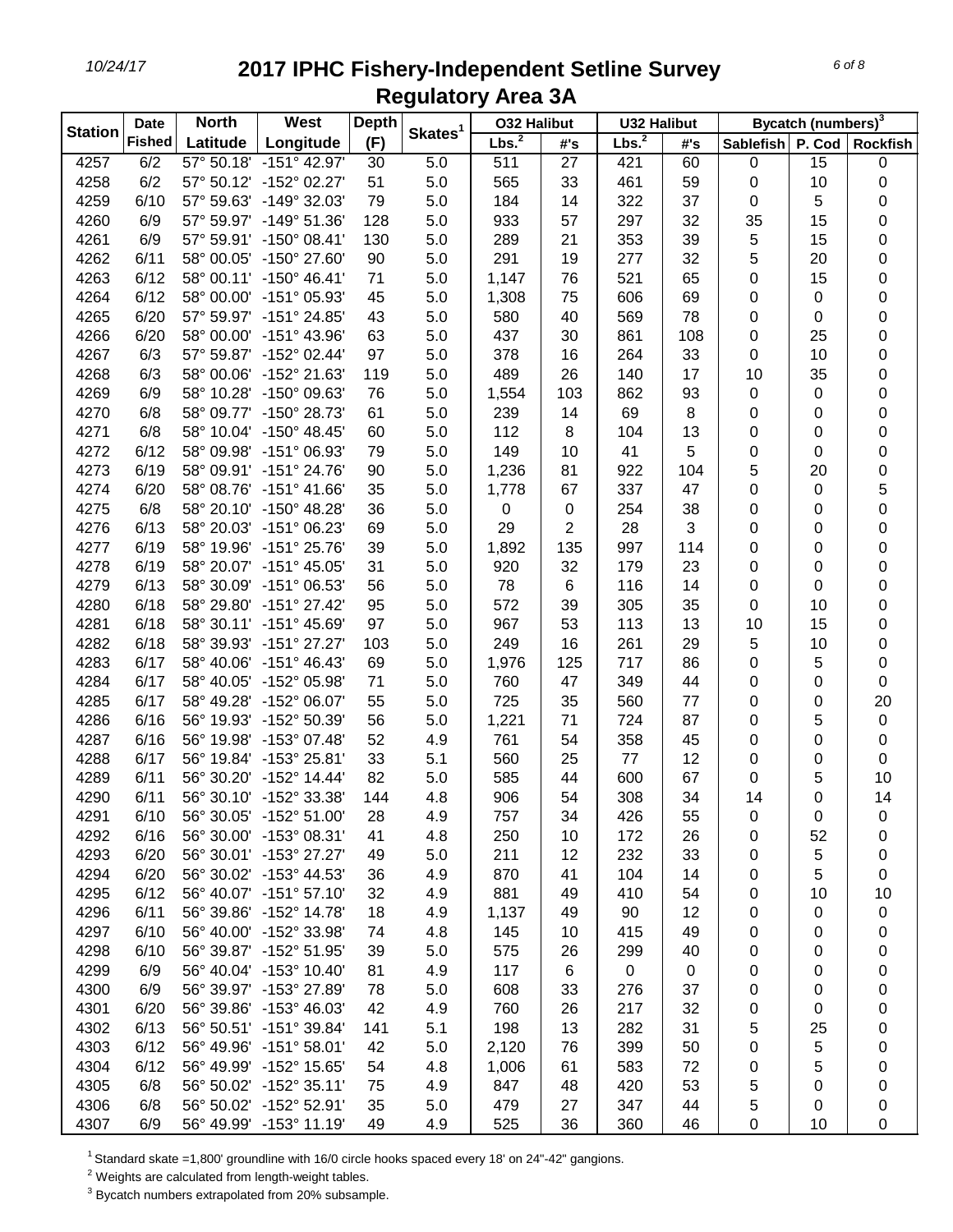| <b>Station</b> | <b>Date</b>   | <b>North</b> | West                    | <b>Depth</b> |                     | <b>032 Halibut</b> |     | <b>U32 Halibut</b> |     |                  | Bycatch (numbers) <sup>3</sup> |                 |
|----------------|---------------|--------------|-------------------------|--------------|---------------------|--------------------|-----|--------------------|-----|------------------|--------------------------------|-----------------|
|                | <b>Fished</b> | Latitude     | Longitude               | (F)          | Skates <sup>1</sup> | Lbs. <sup>2</sup>  | #'s | Lbs. <sup>2</sup>  | #'s | <b>Sablefish</b> | P. Cod                         | <b>Rockfish</b> |
| 4308           | 6/9           |              | 56° 49.96' -153° 28.98' | 55           | 4.9                 | 329                | 18  | 430                | 61  | 0                | 5                              | 0               |
| 4309           | 6/13          | 56° 59.95'   | $-151^{\circ}$ 40.44'   | 40           | 4.9                 | 1,394              | 65  | 519                | 59  | 0                | 0                              | 44              |
| 4310           | 6/13          |              | 56° 59.97' -151° 58.83' | 45           | 5.0                 | 521                | 27  | 369                | 49  | 0                | 5                              | 0               |
| 4311           | 5/31          |              | 57° 00.27' -152° 16.84' | 42           | 4.9                 | 350                | 19  | 427                | 61  | 0                | 0                              | 0               |
| 4312           | 6/8           |              | 56° 59.82' -152° 35.01' | 84           | 4.9                 | 253                | 16  | 137                | 16  | 10               | 0                              | 0               |
| 4313           | 6/8           | 56° 59.96'   | -152° 53.99'            | 60           | 5.0                 | 390                | 22  | 250                | 35  | 5                | 0                              | 0               |
| 4314           | 6/2           |              | 57° 10.04' -151° 04.55' | 202          | 4.9                 | 190                | 13  | 268                | 30  | 53               | 5                              | 0               |
| 4315           | 6/2           |              | 57° 10.02' -151° 22.06' | 71           | 5.0                 | 765                | 52  | 720                | 84  | 0                | 0                              | 0               |
| 4316           | 6/1           |              | 57° 10.01' -151° 41.34' | 41           | 4.8                 | 703                | 39  | 262                | 35  | 0                | 0                              | 0               |
| 4317           | 6/1           | 57° 10.05'   | $-151^{\circ} 59.05'$   | 39           | 4.8                 | 500                | 24  | 116                | 15  | 0                | 0                              | 0               |
| 4318           | 5/31          |              | 57° 09.97' -152° 18.33' | 43           | 4.9                 | 166                | 8   | 260                | 39  | 0                | 15                             | 0               |
| 4319           | 5/31          |              | 57° 09.91' -152° 35.95' | 54           | 5.0                 | 44                 | 3   | 151                | 26  | 0                | 35                             | 0               |
| 4320           | 6/3           |              | 57° 20.08' -151° 03.87' | 50           | 4.9                 | 641                | 40  | 395                | 49  | 5                | 0                              | 0               |
| 4321           | 6/2           |              | 57° 20.07' -151° 22.87' | 74           | 4.9                 | 1,344              | 83  | 688                | 81  | 0                | 19                             | 0               |
| 4322           | 6/1           |              | 57° 19.86' -151° 40.93' | 35           | 4.9                 | 305                | 16  | 236                | 36  | 0                | 0                              | 0               |
| 4323           | 5/30          |              | 57° 20.01' -152° 00.22' | 41           | 4.9                 | 484                | 25  | 177                | 27  | 0                | 34                             | 0               |
| 4324           | 5/30          |              | 57° 20.03' -152° 17.64' | 23           | 4.9                 | 739                | 24  | 78                 | 11  | 0                | 0                              | 0               |
| 4325           | 6/3           | 57° 29.96'   | $-151^{\circ}$ 05.49    | 44           | 4.9                 | 813                | 46  | 566                | 67  | 0                | 0                              | 0               |
| 4326           | 6/3           |              | 57° 30.01' -151° 22.81' | 46           | 4.9                 | 421                | 29  | 460                | 62  | 0                | 0                              | 0               |
| 4327           | 5/29          |              | 57° 29.97' -151° 42.00' | 61           | 4.9                 | 262                | 18  | 617                | 84  | 0                | 20                             | 0               |
| 4328           | 5/30          | 57° 29.99'   | -152° 00.73'            | 27           | 4.8                 | 1,374              | 46  | 76                 | 10  | 0                | 0                              | 0               |
| 4329           | 5/29          |              | 57° 40.01' -151° 43.56' | 37           | 4.9                 | 220                | 14  | 395                | 65  | 0                | 0                              | 0               |
| 4330           | 5/29          |              | 57° 39.97' -152° 00.98' | 96           | 4.9                 | 852                | 51  | 460                | 61  | 0                | 39                             | 0               |
| 4331           | 8/31          | 57° 29.60'   | -154° 54.99'            | 127          | 5.0                 | 85                 | 5   | 79                 | 10  | 10               | 0                              | 0               |
| 4332           | 9/1           | 57° 39.98'   | -154° 34.99'            | 120          | 5.0                 | 36                 | 3   | 56                 | 7   | 10               | 0                              | 0               |
| 4333           | 8/31          | 57° 39.93'   | -154° 53.99'            | 128          | 5.0                 | 82                 | 5   | 0                  | 0   | 0                | 0                              | 0               |
| 4334           | 8/31          | 57° 39.78'   | $-155^{\circ}$ 13.03    | 161          | 5.0                 | 65                 | 4   | 41                 | 5   | 15               | 0                              | 0               |
| 4336           | 9/1           | 57° 49.99'   | -154° 34.20'            | 126          | 5.0                 | 289                | 16  | 63                 | 8   | 5                | 0                              | 0               |
| 4337           | 9/1           | 57° 50.00'   | $-154^{\circ}$ 53.36'   | 157          | 5.0                 | 113                | 7   | 62                 | 8   | 15               | 0                              | 0               |
| 4338           | 8/27          |              | 57° 59.83' -153° 37.01' | 89           | 5.0                 | 244                | 18  | 175                | 22  | 0                | 5                              | 0               |
| 4339           | 8/30          |              | 57° 59.66' -153° 56.07' | 108          | 5.0                 | 382                | 21  | 91                 | 12  | 0                | 0                              | 0               |
| 4340           | 8/30          |              | 57° 59.68' -154° 14.17' | 124          | 5.0                 | 216                | 11  | 17                 | 2   | 0                | 0                              | 0               |
| 4341           | 8/27          |              | 58° 09.98' -153° 19.03' | 65           | 5.0                 | 14                 | 1   | 314                | 44  | 10               | 5                              | 0               |
| 4342           | 8/27          |              | 58° 09.92' -153° 37.95' | 108          | 5.0                 | 181                | 10  | 66                 | 8   | 5                | 0                              | 0               |
| 4343           | 8/26          |              | 58° 09.98' -153° 57.05' | 116          | 5.0                 | 355                | 17  | 169                | 20  | 15               | 0                              | 0               |
| 4344           | 8/25          |              | 58° 19.86' -153° 20.04' | 95           | 5.0                 | 364                | 14  | 99                 | 13  | 5                | 0                              | 0               |
| 4345           | 8/26          |              | 58° 20.11' -153° 39.01' | 96           | 5.0                 | 400                | 23  | 198                | 24  | 10               | 0                              | 0               |
| 4346           | 8/26          |              | 58° 19.99' -153° 58.01' | 48           | 5.0                 | 118                | 4   | 40                 | 5   | 0                | 0                              | 0               |
| 4347           | 8/19          |              | 58° 30.05' -153° 01.98' | 90           | 5.0                 | 201                | 12  | 200                | 24  | 0                | 0                              | 0               |
| 4348           | 8/25          |              | 58° 29.95' -153° 20.98' | 98           | 5.0                 | 234                | 13  | 93                 | 11  | 0                | 5                              | 0               |
| 4349           | 8/25          |              | 58° 30.00' -153° 41.00' | 54           | 5.0                 | 62                 | 3   | 26                 | 3   | 0                | 0                              | 0               |
| 4350           | 8/20          |              | 58° 39.99' -152° 43.96' | 108          | 5.0                 | 454                | 28  | 298                | 36  | 10               | 25                             | 0               |
| 4351           | 8/19          |              | 58° 39.95' -153° 03.05' | 84           | 5.0                 | 963                | 53  | 72                 | 9   | 10               | 20                             | 0               |
| 4352           | 8/19          |              | 58° 40.11' -153° 23.00' | 24           | 5.0                 | 61                 | 3   | 41                 | 8   | 0                | 0                              | 0               |
| 4353           | 8/18          |              | 58° 49.90' -152° 26.04' | 98           | 5.0                 | 820                | 54  | 463                | 50  | 5                | 45                             | 0               |
| 4354           | 8/20          |              | 58° 49.91' -152° 44.99' | 103          | 5.0                 | 1,182              | 69  | 490                | 58  | 20               | 10                             | 0               |
| 4355           | 8/20          |              | 58° 49.77' -153° 03.98' | 88           | 5.0                 | 760                | 33  | 117                | 14  | 5                | 5                              | 0               |
| 4356           | 8/17          |              | 58° 59.98' -151° 48.01' | 72           | 5.0                 | 777                | 52  | 824                | 110 | 0                | 0                              | 0               |
| 4357           | 8/17          |              | 59° 00.05' -152° 06.96' | 77           | 5.0                 | 1,813              | 75  | 432                | 58  | 0                | 30                             | 0               |
| 4358           | 8/18          |              | 59° 00.14' -152° 27.01' | 80           | 5.0                 | 250                | 17  | 455                | 53  | 0                | 5                              | 0               |
| 4359           | 8/18          |              | 59° 00.07' -152° 45.97' | 91           | 5.0                 | 572                | 31  | 154                | 18  | 5                | 15                             | 0               |

<sup>1</sup> Standard skate =1,800' groundline with 16/0 circle hooks spaced every 18' on 24"-42" gangions.

Weights are calculated from length-weight tables.